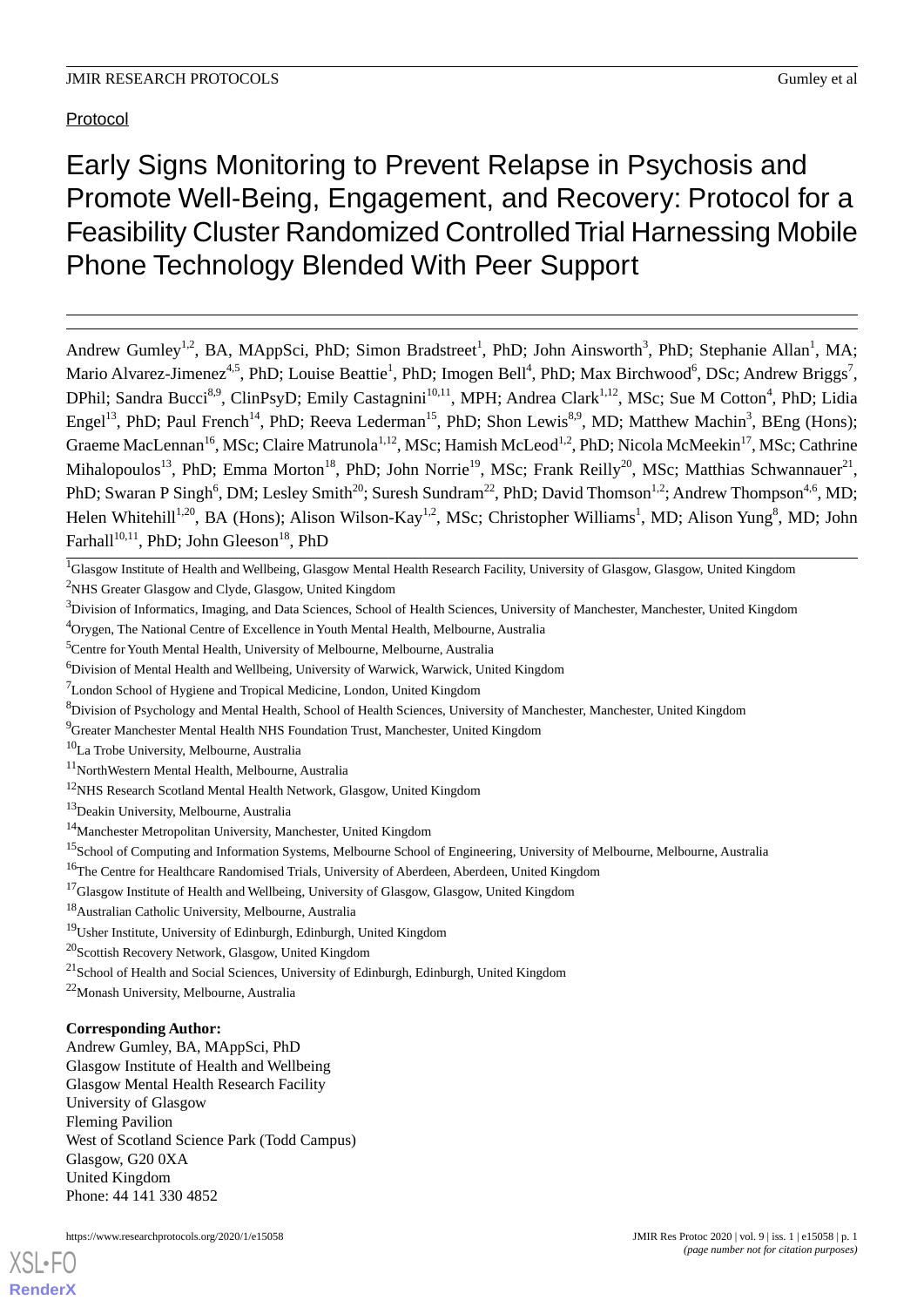# *Abstract*

**Background:** Relapse in schizophrenia is a major cause of distress and disability and is predicted by changes in symptoms such as anxiety, depression, and suspiciousness (early warning signs [EWSs]). These can be used as the basis for timely interventions to prevent relapse. However, there is considerable uncertainty regarding the implementation of EWS interventions.

**Objective:** This study was designed to establish the feasibility of conducting a definitive cluster randomized controlled trial comparing Early signs Monitoring to Prevent relapse in psychosis and prOmote Well-being, Engagement, and Recovery (EMPOWER) against treatment as usual (TAU). Our primary outcomes are establishing parameters of feasibility, acceptability, usability, safety, and outcome signals of a digital health intervention as an adjunct to usual care that is deliverable in the UK National Health Service and Australian community mental health service (CMHS) settings. We will assess the feasibility of candidate primary outcomes, candidate secondary outcomes, and candidate mechanisms for a definitive trial.

**Methods:** We will randomize CMHSs to EMPOWER or TAU. We aim to recruit up to 120 service user participants from 8 CMHSs and follow them for 12 months. Eligible service users will (1) be aged 16 years and above, (2) be in contact with local CMHSs, (3) have either been admitted to a psychiatric inpatient service or received crisis intervention at least once in the previous 2 years for a relapse, and (4) have an International Classification of Diseases-10 diagnosis of a schizophrenia-related disorder. Service users will also be invited to nominate a carer to participate. We will identify the feasibility of the main trial in terms of recruitment and retention to the study and the acceptability, usability, safety, and outcome signals of the EMPOWER intervention. EMPOWER is a mobile phone app that enables the monitoring of well-being and possible EWSs of relapse on a daily basis. An algorithm calculates changes in well-being based on participants' own baseline to enable tailoring of well-being messaging and clinical triage of possible EWSs. Use of the app is blended with ongoing peer support.

**Results:** Recruitment to the trial began September 2018, and follow-up of participants was completed in July 2019. Data collection is continuing. The database was locked in July 2019, followed by analysis and disclosing of group allocation.

**Conclusions:** The knowledge gained from the study will inform the design of a definitive trial including finalizing the delivery of our digital health intervention, sample size estimation, methods to ensure successful identification, consent, randomization, and follow-up of participants, and the primary and secondary outcomes. The trial will also inform the final health economic model to be applied in the main trial.

**Trial Registration:** International Standard Randomized Controlled Trial Number (ISRCTN): 99559262; http://isrctn.com/ISRCTN99559262

**International Registered Report Identifier (IRRID):** DERR1-10.2196/15058

*(JMIR Res Protoc 2020;9(1):e15058)* doi: [10.2196/15058](http://dx.doi.org/10.2196/15058)

## **KEYWORDS**

schizophrenia; psychosis; relapse; mHealth; randomized controlled trial

# *Introduction*

## **Background**

Relapse influences the long-term course of psychosis with rates identified as 28% (range 12%-47%), 43% (range 35%-54%), 54% (range 40%-63%) at 1, 1.5, 2, and 3 years follow-up, respectively [[1\]](#page-14-0), and more recent evidence shows similar relapse rates [[2,](#page-14-1)[3](#page-14-2)]. Relapse is also associated with poorer response to subsequent antipsychotic treatment [[4\]](#page-14-3). Relapses can occur in up to 80% of participants at the 10-year follow-up [[5\]](#page-14-4) and can lead to higher inpatient and outpatient costs [[6\]](#page-14-5).

One important predictor of relapse is lack of acceptance of treatment and unplanned discontinuation of antipsychotic medication [[1\]](#page-14-0). Poorer adherence often signals a lack of engagement with services and failure of services to build a collaborative working alliance [[7\]](#page-14-6). Nonadherence to antipsychotic treatment is predicted by poorer insight, previous experience of involuntary treatment, poorer premorbid functioning, comorbid substance misuse, forensic history, poor

relationship with the prescriber, greater deprivation, and transfer to secondary care [\[8](#page-14-7)-[10\]](#page-14-8). Relapse itself is an important marker of the severity and complexity of illness and is predicted by previous suicide attempts [[11\]](#page-14-9); depression, hostility, and embarrassment [[12\]](#page-14-10); poorer premorbid functioning; family criticism; substance misuse; social isolation [[1\]](#page-14-0); and negative interpersonal style (possibly linked to poorer utilization of social support)  $[13]$  $[13]$ .

Birchwood et al [\[14](#page-14-12)] pioneered the development of systematic early signs monitoring for relapse and its integration into routine care. It is now known that relapse is the culmination of a process of changes that commence days and sometimes weeks before psychosis symptoms reemerge or are exacerbated. These early warning signs (EWSs) include affective changes and incipient psychosis. These EWSs can be detected as early as 8 weeks before rehospitalization [[15\]](#page-14-13). A systematic review [[16\]](#page-15-0) found that the sensitivity of early signs to relapse (proportion of relapses correctly predicted) ranged from 10% to 80% (median 61%) and specificity (proportion of nonrelapses correctly identified) ranged from 38% to 100% (median 81%). Detection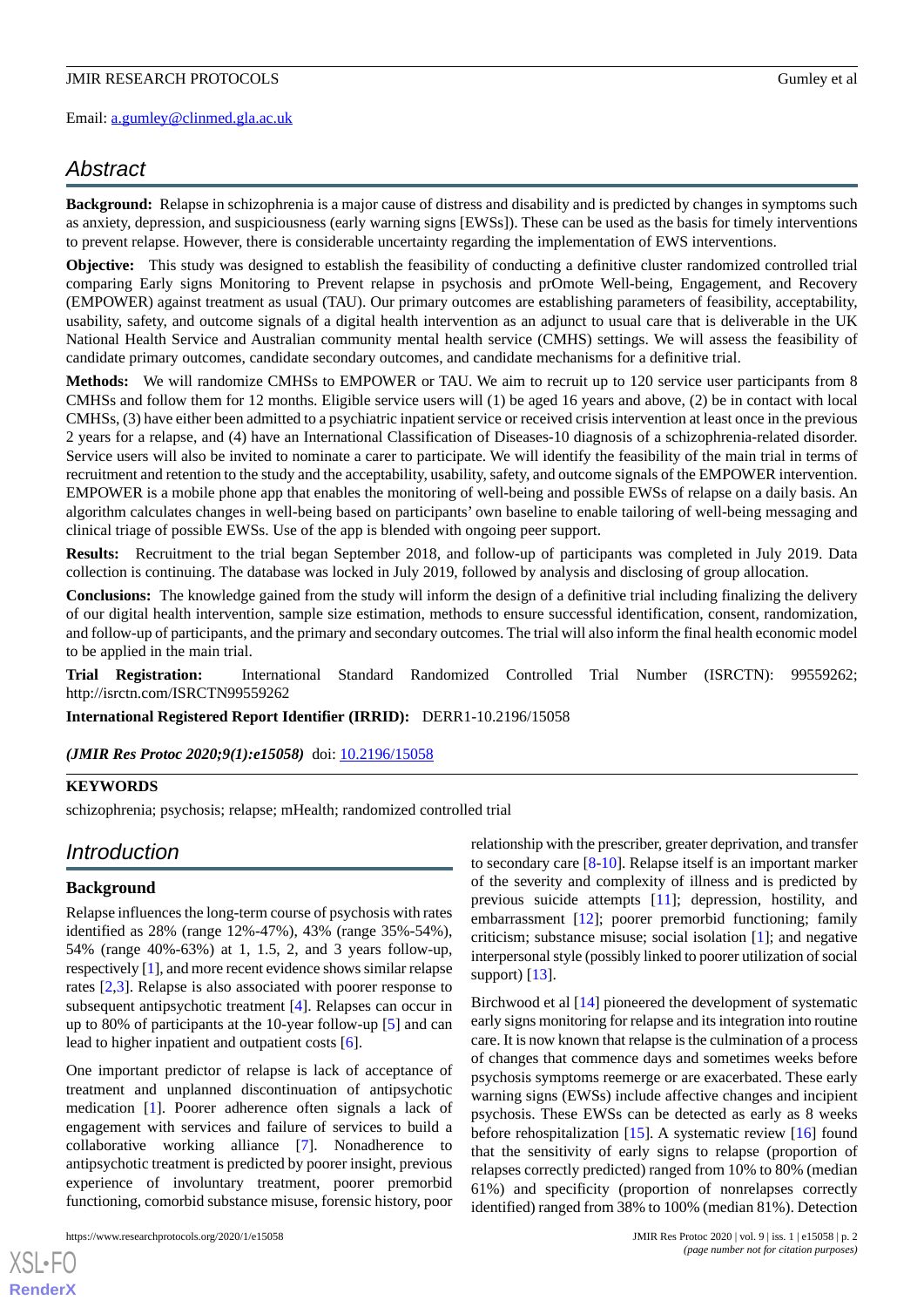of relapse was improved by more frequent monitoring (at least fortnightly) and by the inclusion of both psychotic and affective symptoms.

A significant barrier to relapse prevention is fear of help seeking arising from previous experiences of relapse [[17\]](#page-15-1). For example, people may avoid calling their care coordinator in the context of an increase in EWSs for fear of being admitted to the hospital. Research has demonstrated that fear of relapse is linked to more traumatic experiences of psychosis and hospital admission and greater fear of symptoms, such as voices and paranoia [[18\]](#page-15-2). In a randomized controlled trial (RCT) of relapse detection, fear of relapse contributed independently to the prediction of relapse (sensitivity=72%, 95% CI 52-86; specificity=46%, 95% CI 32-60) compared with EWSs (sensitivity=79%, 95% CI 62-89; specificity=35%, 95% CI 23-50). Fear of recurrence was also associated with greater depression, feelings of entrapment, self-blame, and shame [[19](#page-15-3)]. Therefore, it is important to include fear of recurrence in the monitoring of EWSs.

Fear of illness and stigma are closely related to emotional distress [\[20](#page-15-4)] and to poorer insight into schizophrenia [[8\]](#page-14-7). Feelings of fear, depression, and helplessness are common emotional experiences before full relapse [\[21](#page-15-5)]. In an effort to minimize the stigma of illness and prevent relapse, people can adopt avoidant coping styles that are associated with increased risk of relapse [[20\]](#page-15-4). These coping styles are associated with greater insecurity in relationships, lower self-esteem, lower levels of adherence, and reluctance to seek help in a crisis. Reluctance to seek help may result from greater fear of relapse arising from experiences of involuntary admission. In this sense, avoidance of help seeking can be understood from the perspective that people with experience of psychosis are attempting to minimize or avert the adverse consequences of help seeking based on their lived experience. A recent systematic review [[22\]](#page-15-6) found that greater difficulties in forming relationships were associated with poorer engagement with services, more problematic relationships with staff, and more frequent and longer hospital admissions. In sum, the detection of and action following EWSs may be constrained by poor relationships between service providers and people using services, avoidance of help seeking, perceived stigma, fear of relapse, and reluctance to disclose EWSs.

A Cochrane review focused on the effectiveness of interventions targeting recognition and management of EWSs of relapse in schizophrenia [\[23](#page-15-7)]. Significant effects in favor of EWS interventions were found for the number of participants relapsing (15 RCTs; n=1502; risk ratio [RR] 0.53, 95% CI 0.36-0.79) and the number of participants being rehospitalized (15 RCTs; n=1457; RR 0.48, 95% CI 0.35-0.66); however, the methodological quality of the trials was poor in terms of randomization, concealment, and blindness. Future EWS interventions need to address these methodological problems that limit their generalizability to usual care. Until this happens, EWS interventions cannot be recommended for routine implementation in health services [\[23](#page-15-7)].

An important aspect of service provision for those people at greatest risk of relapse is having access to an integrated mental health care system that enables clear shared planning for managing risk and relapse prevention. One example of this is the role of joint crisis plans (JCPs) in the United Kingdom. The CRIMSON study [\[24](#page-15-8)] was an individual-level RCT that compared the effectiveness of JCPs with treatment as usual (TAU) for people with a diagnosis of schizophrenia. There was no significant impact on the primary outcome (reduced coercion into hospital). It was noted that when faced with crisis, in spite of the considerable effort in developing the JCP with service users, the teams reverted to *custom and practice*. The staff did not consult JCPs in planning the team response to a crisis. Furthermore, people in receipt of services experienced an inability to influence clinicians' behaviors, and this was interpreted as signaling a lack of respect for their views and opinions. Consequently, they described their interactions with clinicians as *playing the game*, that is, appearing to comply with treatment decisions. Clinicians themselves experienced their interactions with people using services as ritualized, especially in the context of responding to increased risk  $[25]$  $[25]$ .

Gumley and Park [\[17\]](#page-15-1) highlighted that relapse prevention based on EWS monitoring relies on the person receiving services initiating help seeking in the context of feeling vulnerable and threatened. Many individuals find help seeking a challenge and may have had difficult or traumatic experiences of psychosis. Delay in help seeking narrows the window of opportunity for successful relapse prevention, which in turn increases reliance on coercive measures confirming pre-existing negative expectations. It is therefore essential to develop and evaluate an intervention that can facilitate safe and honest disclosure of possible EWSs while also reorienting the response of mental health teams and the actions of their staff in a crisis toward a more collaborative approach.

Our conceptual framework for improving relapse detection and prevention aims to understand how EWSs unfold in the context of important caring relationships. [Figure 1](#page-3-0) provides an illustration of our cognitive interpersonal model for EWSs. Fear of recurrence drives feelings of fear, anxiety, and shame. Coping strategies to regulate emotional distress (eg, increased hypervigilance, worrying, and avoidance) shape care providers' own cognitive and emotional responses to perceived increased risk of relapse. For example, care providers may interpret increased emotional distress or avoidance (eg, cancelling appointments) as evidence of increased risk prompting changes in clinical care and risk management. These changes may further confirm individuals' negative expectations of services and fear of recurrence. Therefore, interventions that can enhance positive emotional awareness (through self-monitoring), choice and autonomy (through self-management promotion), and improved communication (through increased understanding) could provide a means to disrupt and change negative interpersonal cycles.

 $XS$ -FO **[RenderX](http://www.renderx.com/)**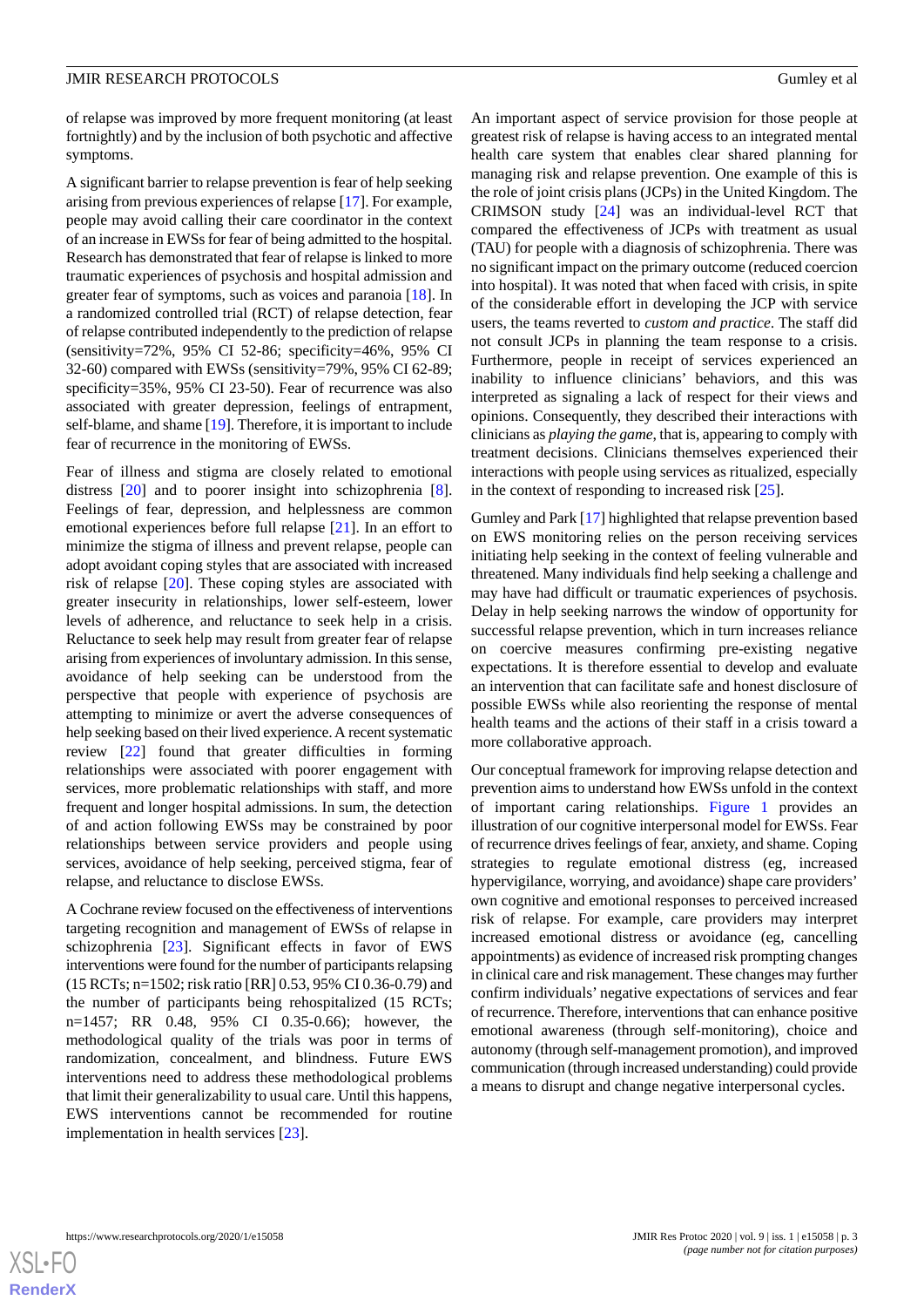<span id="page-3-0"></span>Figure 1. Cognitive interpersonal framework for early warning signs.



Digital technology has the potential to offer a step change that can influence early signs monitoring both for people receiving and providing mental health services [[26,](#page-15-10)[27\]](#page-15-11). Mobile phones to support health care are promising for the delivery of interventions that are unconstrained by the limitations of existing treatment settings. Mobile phones are widely available and are continuously dropping in cost, and nearly 3 billion people are projected to own a mobile phone by 2020 [[28\]](#page-15-12). Mobile phone ownership among people who experience psychosis is increasing with estimated rates of ownership from 66.4% (95% CI 54.1%-77.6%) rising to 81.4% (n=454) in more recent studies [[29\]](#page-15-13). Furthermore, people with psychosis express an interest in the use of mobile phones to enhance contact with services and to support self-management [\[29](#page-15-13),[30](#page-15-14)]. Mobile phones, particularly *mobile phones*, offer opportunities for ecological momentary assessment (EMA) to collect data on repeated occasions, in real time, and in the context of daily life [\[31](#page-15-15)]. This enhances the ability to assess individuals in their usual context, temporally close to relevant events, and intensively and repeatedly as psychological processes unfold over time [\[32](#page-15-16)]. Bell et al [\[33](#page-15-17)] found that across 9 interventions (n=459), interventions for people with psychosis using EMA show satisfactory levels of feasibility and acceptability as well as preliminary evidence of improved clinical outcomes. Furthermore, studies that prospectively assess symptom course using mobile phone apps in people with psychosis show promise [\[34](#page-15-18)-[45\]](#page-16-0) in terms of feasibility of, acceptability of, and adherence to regular daily

monitoring and also delivery of in-time interventions to support coping [[36\]](#page-15-19) or delivery of cognitive behavioral therapy [[38\]](#page-16-1).

However, studies employing mobile phones to promote relapse detection and intervention are not without their challenges. The Information Technology–Aided Relapse Prevention Program in Schizophrenia (ITAREPS) utilized a weekly text-based monitoring system to detect EWSs in people with psychosis. This system gathers data on early signs of psychosis using text messaging with clinicians notified by alerts where scores breach a specified threshold. Treating clinicians are expected to increase medication by 20% within 24 hours of an alert. In the initial studies [\[46](#page-16-2),[47\]](#page-16-3), adherence by people using services and family members was problematic, in that only 47% were described as *high* users with 70% return rates. In the ITAREPS RCT [[48\]](#page-16-4), trial adherence improved; however, adherence to the treatment protocol was problematic at 39% largely owing to conflicts between protocol-indicated medication increases and psychiatrists' clinical judgment. Komatsu et al [[49\]](#page-16-5) found that adherence to the ITAREPS protocol was improved when mental health nurses were involved in triaging EWS assessments. More recently, Eisner et al [[50\]](#page-16-6) demonstrated that over 6 months, adherence to mobile phone-based assessments of EWSs was 65% and successfully predicted increased psychotic symptoms 3 weeks later.

In sum, mobile phone technology offers a significant opportunity to deliver EMA-based monitoring of changes in well-being that are ecologically valid and contextually sensitive. Preliminary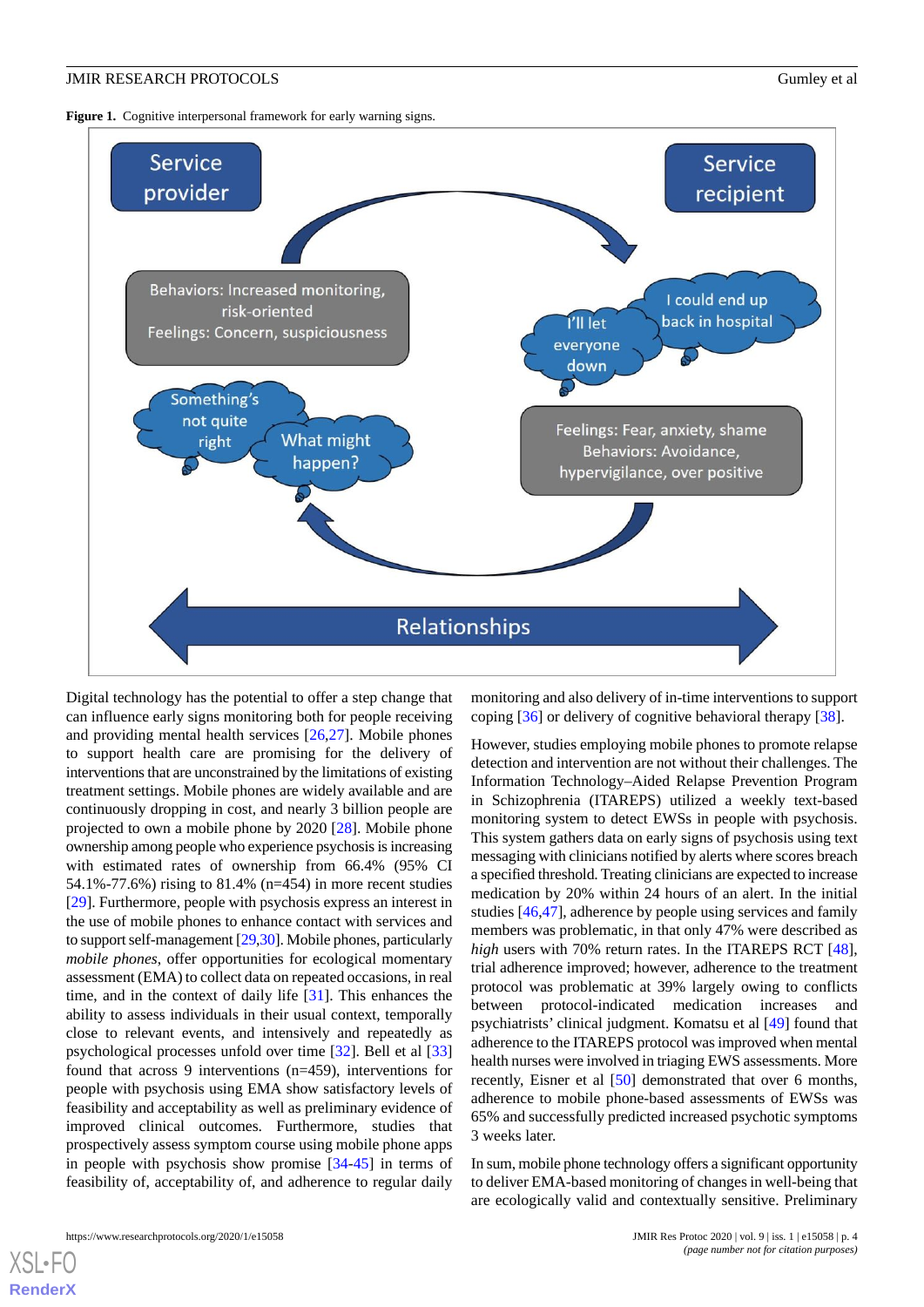studies show encouraging levels of user acceptability and engagement, and thus, they offer the potential to recognize EWSs and activate timely assessment and intervention to promote self-management and relapse prevention. However, there are important implementation challenges to ensure that these technologies can enhance relationships and shared decision making, particularly during times of increased stress and crisis.

# **Objectives**

The overall aim of this study is to establish the feasibility of conducting a definitive cluster randomized controlled trial (cRCT) comparing Early signs Monitoring to Prevent relapse in psychosis and prOmote Well-being, Engagement, and Recovery (EMPOWER) against TAU. We will establish the parameters of the feasibility, acceptability, usability, safety, and outcome signals of an intervention as an adjunct to usual care that is easily deliverable in the National Health Service (NHS) and Australian community mental health service (CMHS) settings. The EMPOWER intervention aims (1) to enhance the recognition of EWSs by people using services and their carers and (2) to provide a stepped-care pathway that is either self-activated or in liaison with a carer and/or community health care professional, which then (3) triggers a relapse prevention strategy that can be stepped up to a whole team response to reduce the likelihood of a psychotic relapse.

Specifically, we aim to do the following:

- 1. Enhance and tailor our mobile phone software app to deliver EWS monitoring, self-management interventions, and access to a relapse prevention pathway that is firmly embedded in whole team protocols and action.
- 2. Determine rates of eligibility, consent, and recruitment of potentially eligible participants (people using services, carers, and care coordinators) to the study.
- 3. Assess the performance and safety of the EMPOWER Class 1 Medical Device (CI/2017/0039).
- 4. Assess the feasibility, acceptability, and usability of the intervention including feedback on suggested enhancements from people receiving the intervention, peer support workers, and clinicians.
- 5. Assess primary and secondary outcomes to determine preliminary signals of efficacy of the EMPOWER Relapse Prevention Intervention as a basis for the estimation of sample size requirements of a future definitive trial.
- 6. Undertake a qualitative analysis of relapses to refine the intervention in the main trial.
- 7. Establish the study parameters and data-gathering frameworks required for a coordinated health economic evaluation of a full trial across the United Kingdom and Australia.

# *Methods*

# **Trial Design**

We will evaluate EMPOWER using a multicenter, 2-arm, parallel group cRCT involving 8 purposively selected CMHSs (2 in Melbourne, Australia, and 6 in Glasgow, Scotland) with 12-month follow-up. The CMHS will be the unit of randomization (the cluster), with the intervention delivered by the teams to people using services and with outcomes assessed within these clusters. The Standard Protocol Items: Recommendations for Interventional Trials checklist is provided as an additional file. The study is planned and implemented in concordance with the Consolidated Standards of Reporting Trials (CONSORT) cluster trial extension [\[51](#page-16-7)] and the extension to randomized pilot and feasibility trials [[52\]](#page-16-8). We chose a cluster design as the EMPOWER intervention aims to enable a team-based response to people in receipt of services whose real-time EWS monitoring has activated a relapse prevention pathway. Our CONSORT diagram is detailed in [Figure 2.](#page-5-0)

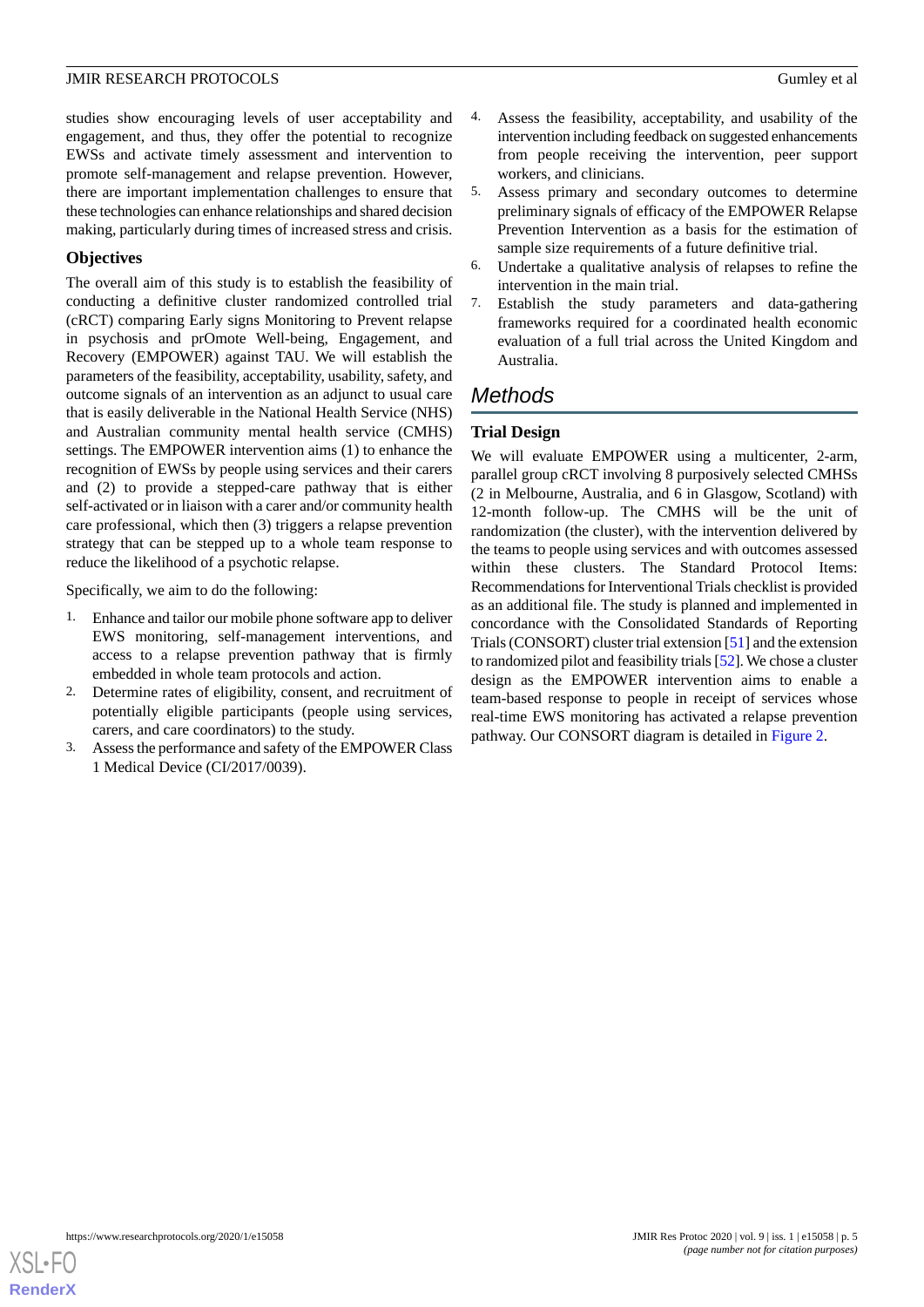<span id="page-5-0"></span>**Figure 2.** Consolidated Standards of Reporting Trials flow diagram. TAU: treatment as usual.



## **Ethics and Governance**

The West of Scotland Research Ethics Service (GN16MH271 Ref: 16/WS/0225) and Melbourne Health Human Research Ethics Committee (HREC/15/MH/344) approved the study. The study sponsors are NHS Greater Glasgow & Clyde in the United Kingdom and North Western Mental Health in Australia.

Approvals from the NHS Health Research Authority and a notice of no objection for a trial of a medical device (CI/2017/0039) from the United Kingdom's Medicines and Health care products Regulatory Agency (MHRA) was also received for the trial, and it has been prospectively registered (ISRCTN99559262). The basic trial methods of enrolment, interventions, and assessments are summarized in [Table 1](#page-6-0).



 $XS$  • FO **[RenderX](http://www.renderx.com/)**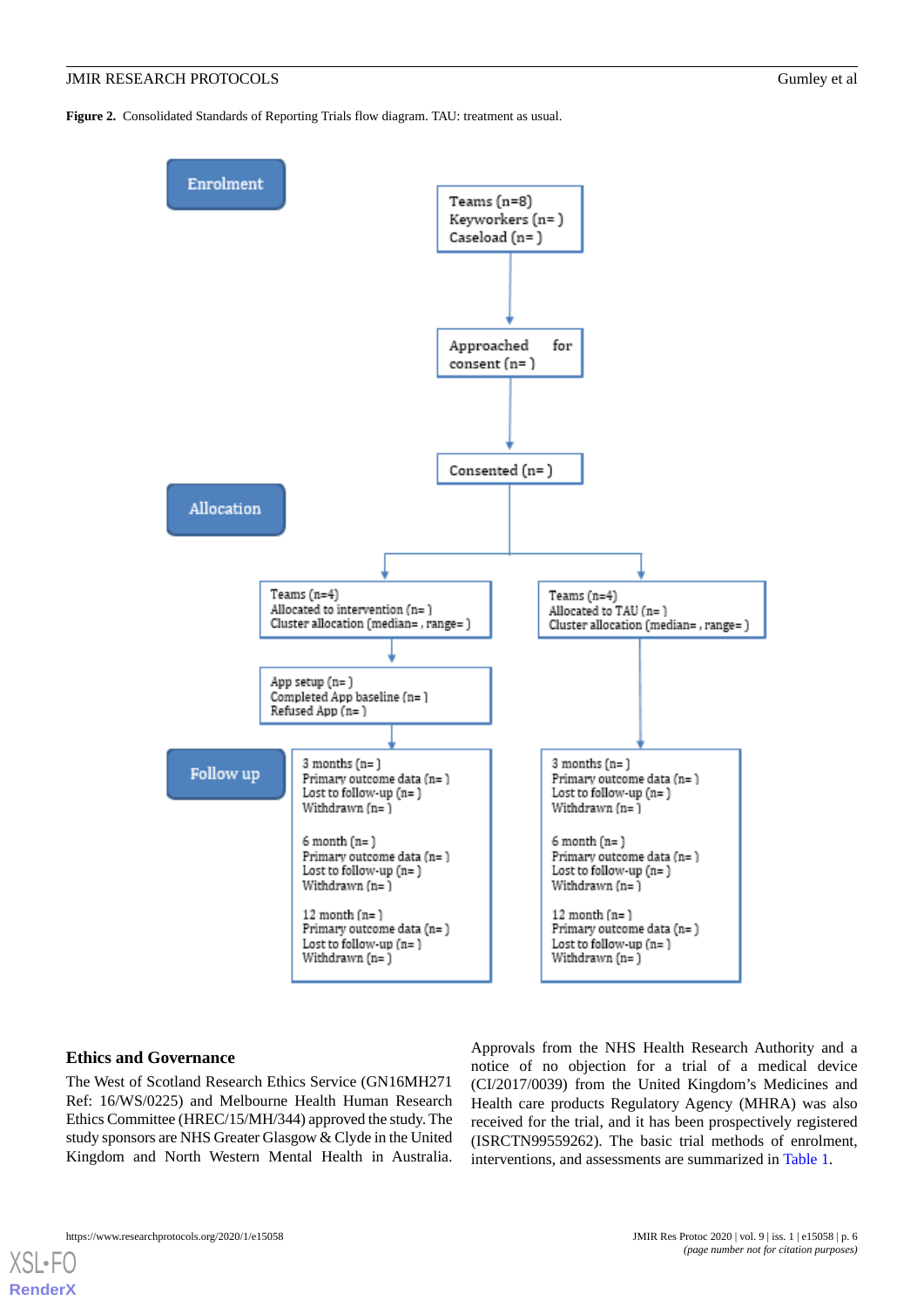# <span id="page-6-0"></span>**Table 1.** Participant timeline.

| Assessment timeline                          | Study period and time point |                          |                 |             |                          |
|----------------------------------------------|-----------------------------|--------------------------|-----------------|-------------|--------------------------|
|                                              | Enrolment (baseline)        | Allocation (0<br>months) | Post allocation |             | Close-out (12<br>months) |
|                                              |                             |                          | 3 months        | 6 months    |                          |
| <b>Enrolment</b>                             |                             |                          |                 |             |                          |
| Eligibility screen                           | $\mathbf{X}^\textnormal{a}$ | $_{\rm b}$               |                 |             |                          |
| Informed consent                             | X                           |                          |                 |             |                          |
| Allocation                                   |                             | Χ                        |                 |             |                          |
| Intervention                                 |                             |                          |                 |             |                          |
| <b>EMPOWER</b> <sup>c</sup>                  |                             |                          | X               | X           | $\mathbf X$              |
| Service u ser assessments                    |                             |                          |                 |             |                          |
| Feasibility                                  | X                           |                          | X               | X           | X                        |
| Acceptability and usability                  |                             |                          | X               | X           | X                        |
| <b>Remission</b> status                      | X                           |                          | X               | X           | X                        |
| Relapse                                      |                             |                          | $\mathbf X$     | $\mathbf X$ | X                        |
| Positive and Negative Syndrome Scale         | X                           |                          | X               | X           | X                        |
| Personal and Social Performance Scale        | X                           |                          | X               | X           | X                        |
| Calgary Depression Scale for Schizophrenia   | X                           |                          | X               | X           | X                        |
| Time Line Follow Back                        | X                           |                          | X               | X           | X                        |
| Hospital Anxiety and Depression Scale        | X                           |                          | X               | X           | X                        |
| Personal Beliefs about Illness Questionnaire | X                           |                          | X               | X           | X                        |
| Service Attachment Scale                     | X                           |                          | X               | X           | X                        |
| Medication Adherence Rating Scale            | X                           |                          | X               | X           | X                        |
| EuroQol 5 Dimension                          | X                           |                          | X               | X           | X                        |
| Assessment of quality of life                | X                           |                          | X               | X           | X                        |
| RUQ <sup>d</sup>                             | $\mathbf X$                 |                          | X               | X           | X                        |
| Questionnaire for Personal Recovery          | X                           |                          | X               | X           | X                        |
| Generalized Self Efficacy Scale              | X                           |                          | $\mathbf X$     | X           | $\mathbf X$              |
| Psychosis Attachment Measure                 | X                           |                          | X               | X           | $\mathbf X$              |
| Perceived Criticism and Warmth Measure       | X                           |                          | $\mathbf X$     | $\mathbf X$ | X                        |
| <b>Carer assessments</b>                     |                             |                          |                 |             |                          |
| Feasibility                                  | X                           |                          | X               | X           | X                        |
| Carer Quality of Life 7 Dimension            | X                           |                          | X               | X           | X                        |
| EuroQol 5 Domain 5 Level                     | X                           |                          | X               | X           | X                        |
| Resource Use Questionnaire                   | X                           |                          | X               | X           | X                        |
| Perceived Criticism and Warmth Measure       | X                           |                          | X               | X           | $\mathbf X$              |
| <b>Involvement Evaluation Questionnaire</b>  | X                           |                          | X               | X           | X                        |
| Care coordinator                             |                             |                          |                 |             |                          |
| Feasibility                                  | X                           |                          | X               | X           | X                        |
| Service Engagement Scale                     | X                           |                          | X               | X           | X                        |

<sup>a</sup>Item was applicable at the relevant study time point.

<sup>b</sup>Item was not applicable at the relevant study time point.

<sup>c</sup>EMPOWER: Early signs Monitoring to Prevent relapse in psychosis and prOmote Well-being, Engagement, and Recovery.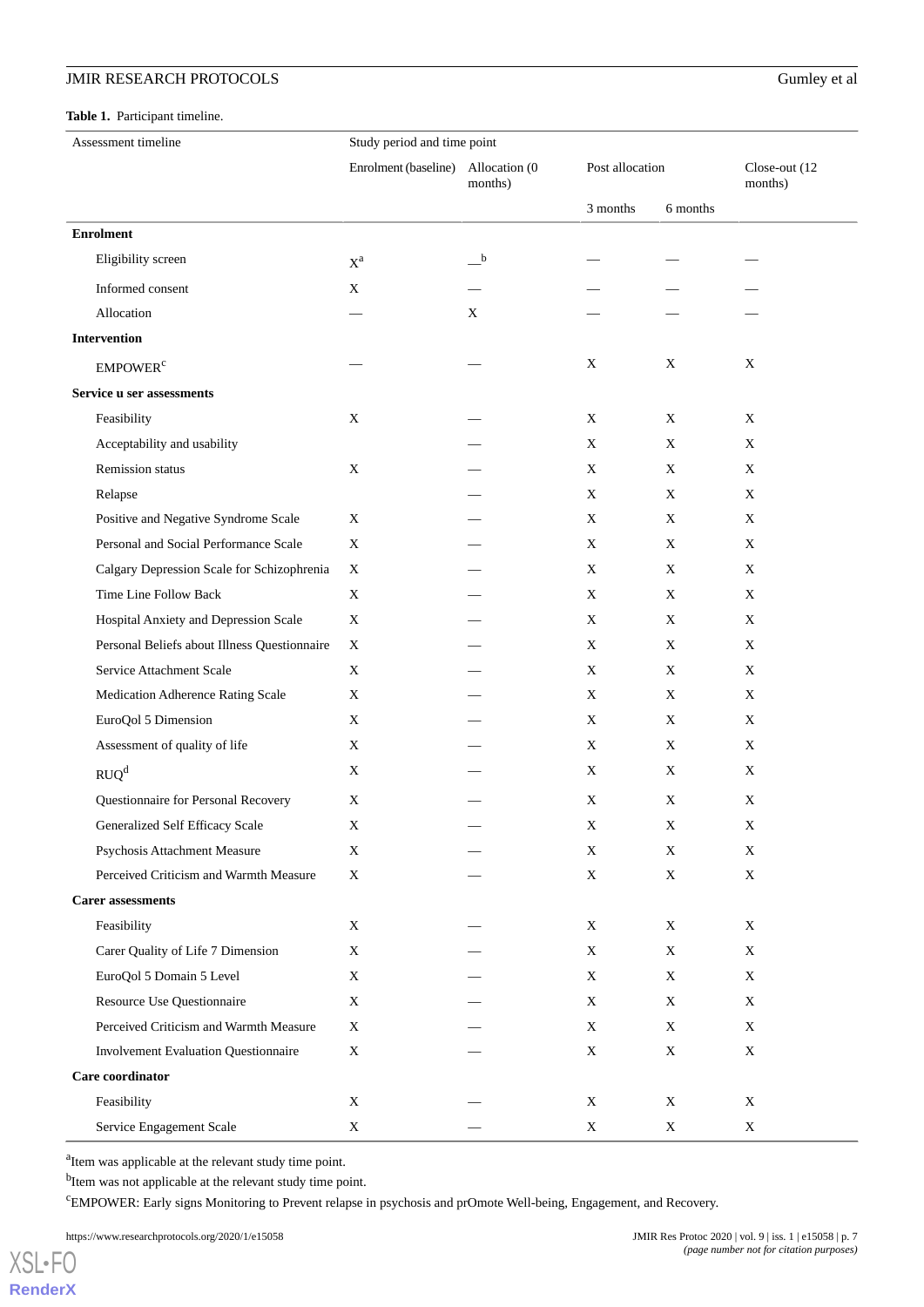## **Preliminary Work—Patient and Public Involvement**

At the outset of the study, we conducted extensive consultation with key stakeholders including mental health staff (n=88), people with lived experience  $(n=21)$ , and carers  $(n=40)$  in a series of 25-focus groups across Glasgow and Melbourne. The stakeholder consultation shaped the development of the EMPOWER intervention [[53\]](#page-16-9). The Scottish Recovery Network also played a key role in shaping further consultation with people with lived experience in further refining the intervention development and planning.

# **Eligibility Criteria**

Participation will be sought from CMHS in NHS Greater Glasgow & Clyde in the United Kingdom and North Western Mental Health Services in Melbourne, Australia. All participants (mental health staff, service users, and carers) will be approached for their informed and written consent before assessment and randomization. Research assistants (RAs) will be responsible for recruitment and written informed consent. Recruitment took place between September 2018 and July 2019. Final follow-up assessments were completed end of June 2019.

# **Community Mental Health Services**

We will likely engage CMHSs to have 5 or more care coordinators willing to participate for a period of 12 months and where potential care coordinators having eligible service users on their caseload being likely to consider participation.

## **Service Users**

Service users from participating CMHSs are eligible for inclusion if they are adults (aged 16 years and above); are in contact with a local CMHS; have either been admitted to a psychiatric inpatient service at least once in the previous 2 years for a relapse of psychosis or received crisis intervention (eg, via a crisis intervention service, reengaged with a CMHS) in the previous 2 years for a relapse of psychosis; have received a diagnosis of schizophrenia-related disorder, specifically 295.40 schizophreniform disorder (International Classification of Diseases-10 [ICD10]=F20.81), 295.70 schizoaffective disorder (ICD10=F25), 295.90 schizophrenia (ICD10=F20.9), 297.10 delusional disorder (ICD10=F22); and are able to provide informed consent as adjudged by the care coordinator, if in doubt, the responsible consultant.

# **Carers**

Carers of people receiving support from participating CMHSs will be eligible for inclusion if they have been nominated by eligible participants; they are in regular contact with the person receiving services; and they provide informed consent to participate in the study.

# **Exclusion Criteria**

Individuals will be ineligible for participation if they do not meet the inclusion criteria outlined above. In addition, participants will be excluded if they have experienced a recent relapse operationally defined as having been discharged from the care of a crisis team or psychiatric inpatient service within the previous 4 weeks.

# **Interventions**

In describing the EMPOWER intervention in the following section*,* we have utili*z*ed the Template for Intervention Description and Replication Checklist [[54\]](#page-16-10).

# *Early Signs Monitoring to Prevent Relapse in Psychosis and Promote Well-being, Engagement, and Recovery Intervention*

## **Rationale**

The rationale for the EMPOWER intervention was informed by the cognitive interpersonal model outlined in [Figure 1](#page-3-0) and has been designed to enable participants to daily monitor changes in their well-being. In EMPOWER, we refer to changes in well-being as *ebb and flow* as a means of moving away from risk-orientated monitoring that can sensitize individuals to increased fear of relapse. The terminology also conveys a normalizing framework for understanding changes in emotions and psychotic experiences in daily life. The EMPOWER intervention is blended with peer support. A peer support worker (PSW) is involved in setting up and personalizing the daily questionnaire, alongside regular fortnightly follow-up. Clinical triage of changes in well-being that are suggestive of EWSs is enabled through an EMPOWER algorithm that triggers a check in prompt (ChIP). This enables prompt identification of EWSs and triggers a relapse prevention pathway.

The EMPOWER app was developed through consultation with people using services, their carers, and mental health professionals. Service user participants have access to the EMPOWER app for up to 12 months of the intervention period. EMPOWER was developed as a flexible user-led tool to (1) daily monitor the *ebb and flow* of changes in their well-being which incorporates, (2) personalized EWS items, (3) enables the delivery of EMPOWER (self-management) messages directly to service users and, (4) provides a mobile phone user interface to enable service users to review their own data and keep a diary of their experiences.

# **Materials**

Daily monitoring of well-being is initiated by pseudorandom mobile phone notifications to complete the EMPOWER questionnaire. The questionnaire contains 22 items reflecting 13 domains (eg, mood, anxiety, coping, psychotic experiences, self-esteem, connectedness to others, fear of relapse, and personalized EWSs). Items include both positive (eg, "I've been feeling close to others") and negative (eg, "I've been worrying about relapse") content. Each item is completed using a simple screen swipe that enables quick and efficient completion by users. Each item is automatically scored on a scale of 1 to 7. Where particular items score  $>3$ , users are invited to complete supplementary questions to enable a more fine-grained assessment of that domain. This provides up to a maximum of 56 questionnaire items. The questionnaire was piloted among 7 participants for an average of 36.7 days (range 32-49), and the app was completed on an average of 24.5 days (range 16-35), giving an overall rate of engagement of 68.9%.

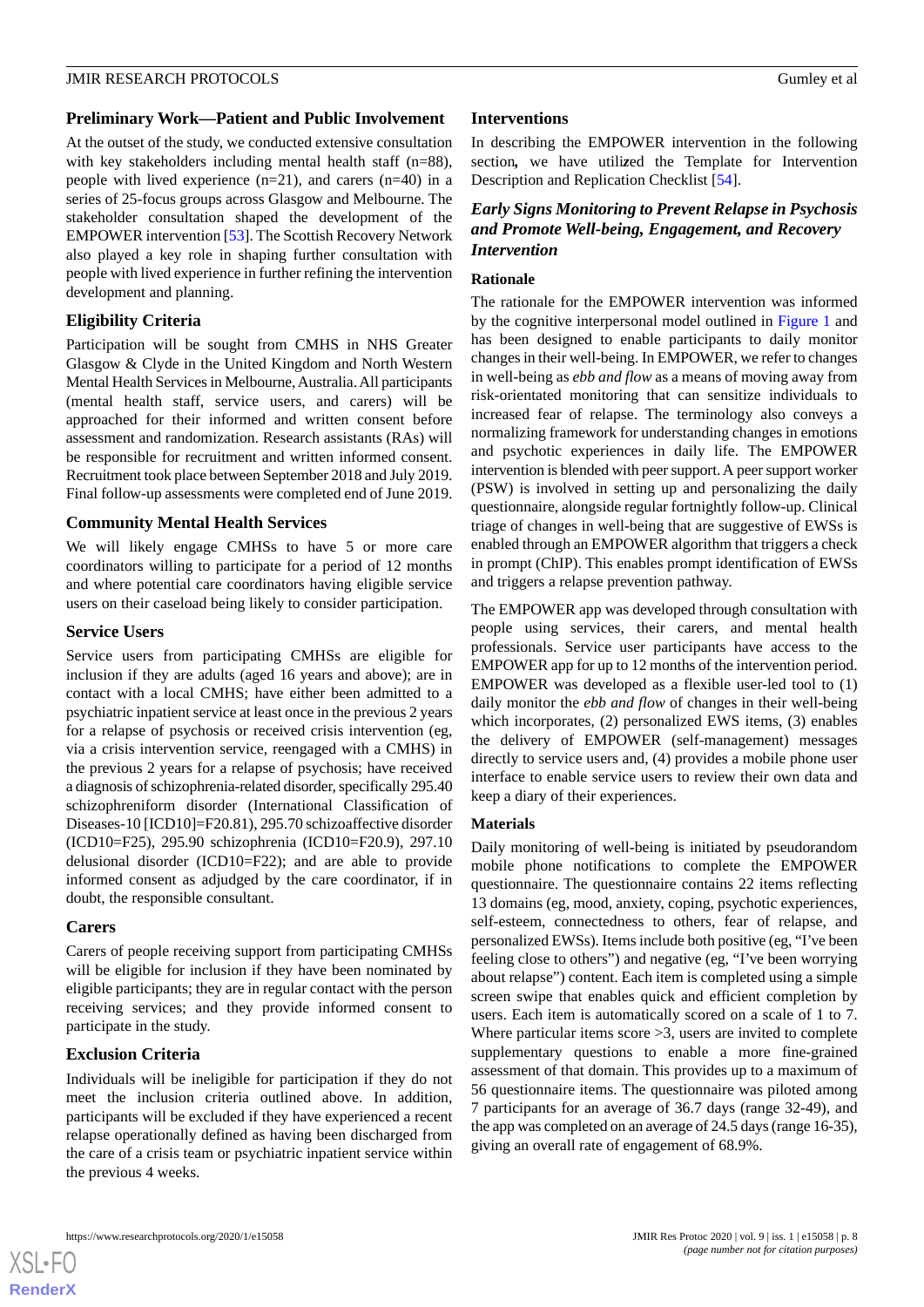#### **Procedures**

A PSW meets with participants on an individual basis to introduce the rationale for using the app, collaboratively sets up the app on their own or a study mobile phone, and supports the individual's familiarization with the handset and app functions. Participants are invited to choose up to 3 personalized EWS items to be included in the EMPOWER questionnaire, and further personalization of delusion specific items can also be made. Where possible, an individual's care coordinator and nominated carer are invited to contribute to this meeting. Participants are invited to undertake daily monitoring for an initial 4-week baseline period to help establish their personal baseline of the *ebb and flow* of their well-being. During this period, additional support is provided by PSWs through weekly telephone follow-up. This provides an opportunity to encourage usage of the app, solve any technical problems, and identify any adverse effects. At the end of the 4 weeks, a further meeting is arranged with a PSW or mental health nurse to review

monitoring, encourage engagement with EMPOWER messages, agree participants' preferences for actions in response to changes in well-being that are suggestive of EWSs and encourage continued utilization of local CMHSs for clinical care. All participants are offered ongoing fortnightly PSW support to encourage use of the app: to support their reflection on changes in well-being and their broader context including, for example, stressful life events, and to encourage use of self-management strategies prompted by EMPOWER messages.

## **Digital Procedures**

The analysis and handling of questionnaire data is governed by the EMPOWER algorithm. The EMPOWER algorithm is a Class 1 Medical Device (ISO 14155:2011[E]), which is an algorithm that forms one part of a broader system that is designed to identify and respond to changes in well-being that are suggestive of EWSs. [Figure 3](#page-8-0) provides a graphical representation of the system's high-level components and data flow.

<span id="page-8-0"></span>**Figure 3.** Early signs monitoring to prevent relapse in psychosis and promote well-being, engagement, and recovery system.



Participants use a mobile phone app that prompts them to answer a daily questionnaire about potential EWSs of psychosis. The data are then submitted to the EMPOWER server and analyzed by the EMPOWER algorithm. The algorithm compares a participant's latest data entry against their personal baseline. If changes exceed predefined thresholds, a ChIP is generated for the participant. The consequences of the ChIP are that the research team, which includes a registered mental health nurse (in the United Kingdom), clinical psychologists (United Kingdom and Australia), and general psychologist (Australia only), is emailed about the participant and that the participant's status is set to *alert* and is highly visible on a secure Web-based researcher interface. In addition to viewing and handling ChIPs,

researchers can also view longitudinal graphs of their participants' well-being and possible EWSs, filtered by question or by domain (group of questions). In response to ChIPs, a member of the research team checks in with the participant and based on the outcome of this triage assessment, they can share an update with the participants' care coordinator who can, if indicated, escalate increased support to the participant from their local CMHS to reduce risk of relapse. These actions are agreed on a case-by-case basis, and we did not constrain the service user's treatment provider to respond within a specific timeframe or indeed in a specific way. We have undertaken the responsibility to update the individual on any ongoing actions.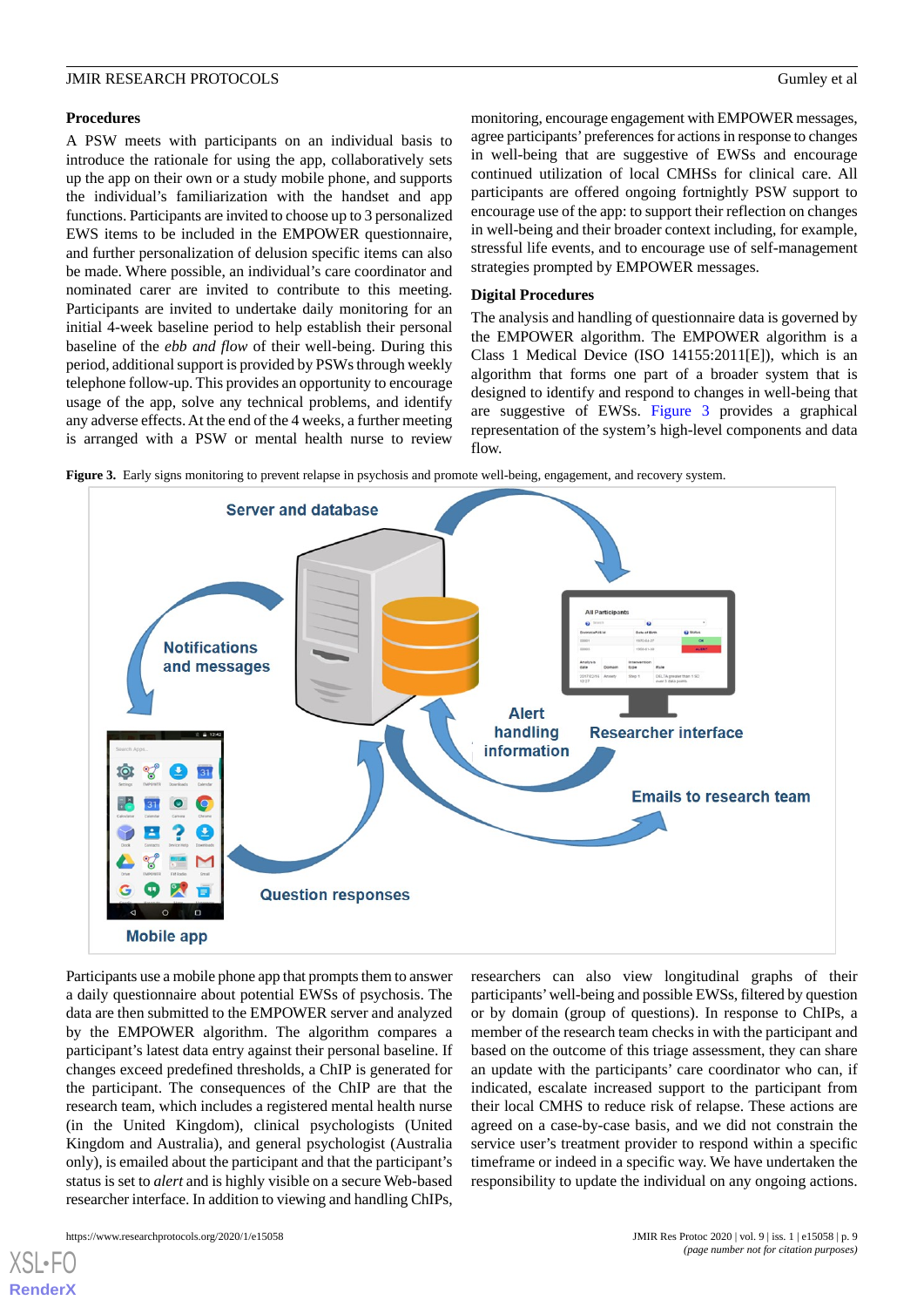The EMPOWER algorithm also runs a separate process scan for EWS changes against the baseline. On the basis of these changes, the logic selects a message from the most appropriate of several content-based message pools (ie, one message pool contains helpful messages about *mood* and another about *anxiety and coping*). This message is delivered back to, and displayed on, the participant's EMPOWER app. Messages are intended to help people have a greater sense of control over their mental health and well-being and to support self-management.

## **Training and Support to Community Mental Health Service Staff**

Following randomization of CMHSs to EMPOWER, we will aim to provide training to mental health staff in those teams based on our model of relapse prevention, which emphasizes (1) therapeutic alliance, (2) barriers to help seeking, (3) familiarization with app, (4) developing an individualized formulation of risk of relapse, and (5) developing a collaborative relapse prevention plan. Following this, we aim to meet with care coordinators on a fortnightly basis to provide support in the implementation of EMPOWER. These meetings are aimed to clarify and encourage formulation of any changes and participants' responses within the model and support clinicians to consider EMPOWER-consistent intervention options.

# *Treatment as Usual Control*

TAU was chosen as a control condition in both the Glasgow and Melbourne centers as this provides a fair comparison with routine clinical practice. In Glasgow and Melbourne, secondary care is delivered by adult CMHSs, which largely involve regular, fortnightly, or monthly follow-up with a care coordinator and regular review by a psychiatrist. TAU is the modal comparison for digital interventions in schizophrenia. However, recent trials [[38\]](#page-16-1) have included active monitoring control groups. Our comparison with TAU will be reviewed before submitting the main trial application.

## **Outcomes**

All outcome measures will be administered at baseline and subsequently at 3, 6, and 12 months by RAs who will have been trained in the use of all the instruments and scales and who have achieved a satisfactory level of interrater reliability. RAs have as a minimum a strong honors degree in Psychology or a related discipline. Regular interrater reliability assessments will be conducted during the trial. RAs will enter anonymized participant data onto an electronic case record form hosted by the University of Aberdeen, with the exception of relapse data. Relapse data will be entered by the trial manager (SB). Data quality and error checking will be conducted at each time point including baseline, 3 months, 6 months, and 12 months post randomization.

# *Primary Outcomes*

## **Feasibility**

[XSL](http://www.w3.org/Style/XSL)•FO **[RenderX](http://www.renderx.com/)**

For all participants, outcome assessment will include the proportion of eligible and willing service users who then consent and the proportion continuing for 3, 6, and 12 months to the end of the study. We will report on the perspectives of service users, carers, and mental health staff in relation to the frequency

of seeking help in relation to EWSs; the frequency in which a family member/carer has sought help in response to EWSs, and the frequency of clinical care that has changed in response to EWSs at 3, 6, and 12 months.

## **Acceptability and Usability**

For those randomized to EMPOWER, we will report the length of time participants are willing to use the app and the number completing >33% of EWS datasets. We will also report the self-reported frequency of app use, frequency of sharing data with the keyworker, frequency of sharing data with the family member/carer, and frequency of accessing charts at 3, 6, and 12 months. We will also assess self-reported acceptability and usability using an adapted version of the Mobile App Rating Scale [\[55](#page-16-11)].

#### **Safety—Adverse Events**

Details of recording and reporting all adverse events is contained in our Standard Operating Procedure for Adverse Events that complies with Medical Devices Regulations 2002, ISO/FDIS 14155:2011 and Standards for Good Clinical Practice. An adverse event is defined as serious if it (1) results in death, (2) is a life-threatening illness or injury, (3) requires (voluntary or involuntary) hospitalization or prolongation of existing hospitalization, (4) results in persistent or significant disability or incapacity, or (5) is a medical or surgical intervention required to prevent any of the above, (6) leads to fetal distress, fetal death, or consists of a congenital anomaly or birth defect, or (7) is otherwise considered medically significant by the investigator. We will record any adverse device effects (serious or otherwise) arising from the EMPOWER algorithm. In addition, we will measure all adverse effects arising from study procedures including use of the EMPOWER app. We have prespecified (but not limited) these to (1) increased fear of relapse or paranoia associated with responding to questions in the EMPOWER app and (2) increased worries about surveillance by psychiatric services. We will also assess changes in fear of relapse using the Fear of Recurrence Scale [[18\]](#page-15-2).

The relationship between the investigational medical device and the occurrence of each adverse event will be assessed and categorized. In consultation with the RA and the trial manager, the chief investigator will use clinical judgment to determine the relationship. Alternative causes, such as natural history of the participant's underlying condition, concomitant therapy, and other risk factors, will be considered.

We also record medical device deficiencies, which is any inadequacy of the EMPOWER medical device. These can include malfunctions, end user errors, and inadequate labeling.

## **Performance**

The following performance endpoints have been identified:

- 1. Each participant has the app successfully uploaded on a mobile phone.
- 2. Each participant has personalized EWSs included in the EMPOWER questionnaire.
- 3. Each participant receives a daily prompt to complete their questionnaire.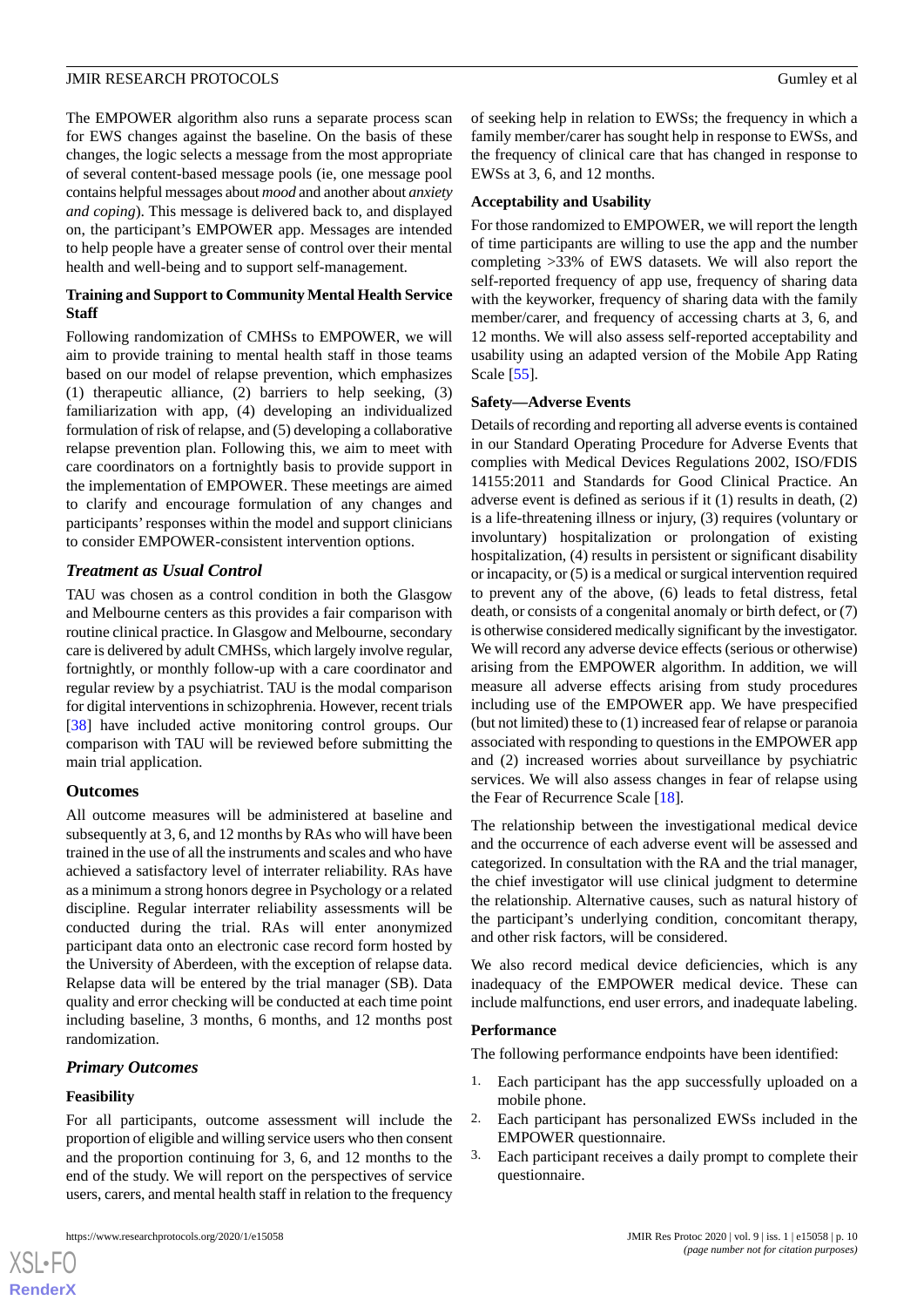- 4. Participants receive an EMPOWER message each time they complete the questionnaire.
- 5. Following 4 weeks of usage, the EMPOWER algorithm calculates each of the participant's individualized baseline or variance of symptoms and experiences.
- 6. Participants can access charts of their symptoms and experiences covering 1-week and 1-month time intervals.
- 7. Following completion of the questionnaire, participants' data are transferred to the secure server.
- 8. Researchers access participants' questionnaire responses and generate charts to observe changes over time.
- <span id="page-10-0"></span>9. Researchers receive a record of alerts for each participant and can record actions in relation to these alerts.

# *Candidate Outcomes*

#### **Candidate Primary Outcome**

Data related to symptom change and possible relapse will be extracted prospectively from electronic case notes by RAs. Relapse is defined as (1) a return or exacerbation in psychotic symptoms of at least moderate degree; (2) where symptoms have lasted at least one week in duration, and there is evidence of a decline in functioning or an increase in risk to self or others; and (3) there is evidence of a clinical response from services. Relapse criteria are summarized in [Table 2](#page-10-0).

|  |  |  |  |  | Table 2. Early signs monitoring to prevent relapse in psychosis and promote well-being, engagement, and recovery relapse criteria. |  |
|--|--|--|--|--|------------------------------------------------------------------------------------------------------------------------------------|--|
|--|--|--|--|--|------------------------------------------------------------------------------------------------------------------------------------|--|

| Criteria                                                                                                                         | Notes and definitions  |                                                                                                                                                                                                                                                                                                                                                                                                                                                                                                                                                                                                                                                                                                                                                                                                                                                                                                            |  |
|----------------------------------------------------------------------------------------------------------------------------------|------------------------|------------------------------------------------------------------------------------------------------------------------------------------------------------------------------------------------------------------------------------------------------------------------------------------------------------------------------------------------------------------------------------------------------------------------------------------------------------------------------------------------------------------------------------------------------------------------------------------------------------------------------------------------------------------------------------------------------------------------------------------------------------------------------------------------------------------------------------------------------------------------------------------------------------|--|
| A return or exacerbation in psychotic symp-<br>toms of at least moderate degree; If present<br>$score=1$                         | $\bullet$<br>$\bullet$ | These are defined as first rank psychotic symptoms including hallucinations, delusions, thought<br>disorder and persecutory paranoia<br>In line with Positive and Negative Syndrome Scale assessments, moderate severity means that<br>these occur at least occasionally or intrude on daily life to a moderate extent                                                                                                                                                                                                                                                                                                                                                                                                                                                                                                                                                                                     |  |
| AND Where symptoms have lasted at least 1<br>week in duration; If present score=1                                                |                        | There was clear evidence that duration of psychotic symptoms occurred over at least 1 week                                                                                                                                                                                                                                                                                                                                                                                                                                                                                                                                                                                                                                                                                                                                                                                                                 |  |
| AND Where there is evidence of a decline in<br>functioning; If present score=1                                                   |                        | Includes a decline in one or more of the role performance areas identified from the Personal and<br>Social Performance Scale:                                                                                                                                                                                                                                                                                                                                                                                                                                                                                                                                                                                                                                                                                                                                                                              |  |
|                                                                                                                                  | $\bullet$<br>$\bullet$ | Socially useful activities, including work and study (this should include cooperation with<br>household tasks, voluntary work, and <i>useful</i> hobbies, such as gardening)<br>Personal and social relationships (this includes relationships with a partner or relatives and<br>broader social relationships)<br>Self-care (personal hygiene, personal appearance, and dressing)<br>General domains to consider are physical and psychological health care; lodging (area of residence<br>and living space care); contribution to household activities; participation in family life or resi-<br>dential/day-center life; intimate and sexual relationships; childcare; social network, friends, and<br>helpers; general interests; financial management; use of transport; coping skills in crisis; keeping<br>social rules                                                                             |  |
| OR An increase in risk to self or others; If<br>present score=1                                                                  |                        | Increase in risk to self includes deliberate self-injury and/or suicidal ideation that was clinically<br>significant in the investigator's judgment. Evidence is required of either an increase in thoughts<br>or an intent to act upon such thoughts. These must occur within the context of the episode and<br>be accompanied by a service response. The service response can be reflected in that there is a<br>statement of increased risk, there is a note of discussing safety plans, or staff have ensured that<br>the participant has access to crisis contacts<br>Increase in risk to others includes significant violent and aggressive behavior. This also includes<br>homicidal ideation, with evidence of intent to act upon this. Violent and aggressive behavior<br>should only be recorded as an increase in risk where there is evidence of a service response to<br>manage this behavior |  |
| AND There is evidence of a clinical response<br>from services; If present score for each of these •<br>$criterion=1 (Maximum=3)$ | $\bullet$              | An increase or change in medication, increased home visits, or referral to crisis services<br>Any hospital admission or imposition of a Community Treatment Order in response to psychosis<br>Use of the mental health act to enforce an involuntary hospital admission                                                                                                                                                                                                                                                                                                                                                                                                                                                                                                                                                                                                                                    |  |

RAs who are not blinded to the treatment condition extracted data from electronic case records to document all recorded episodes of changes in psychotic symptoms, functioning, risk, and clinical management. These episodes will provide the basis for individual anonymized case vignettes that are submitted to our independent and blinded adjudication panel. All vignettes will be fully anonymized and any information relating to the EMPOWER intervention will be concealed. This panel will contain expert clinicians/researchers who will have the necessary knowledge, experience, and skills to make independent blinded judgments regarding relapse/exacerbation. The panel will

determine that a relapse event has occurred and will also rate the severity of relapse on a 7-point scale based on the criteria included in [Table 2.](#page-10-0) We will report time to first relapse, type of relapse (Relapse, Exacerbation, and Unspecified). We will also report number (%) with (1) return or exacerbation in psychotic symptoms, (2) duration of at least one week, (3) reduction in functioning, (4) increase in risk, (5) change in clinical management, (6) admission to hospital, and (7) use of mental health act. We will report details of all relapse outcomes across both groups. All participants will be assessed at each follow-up point for the presence of any of these criteria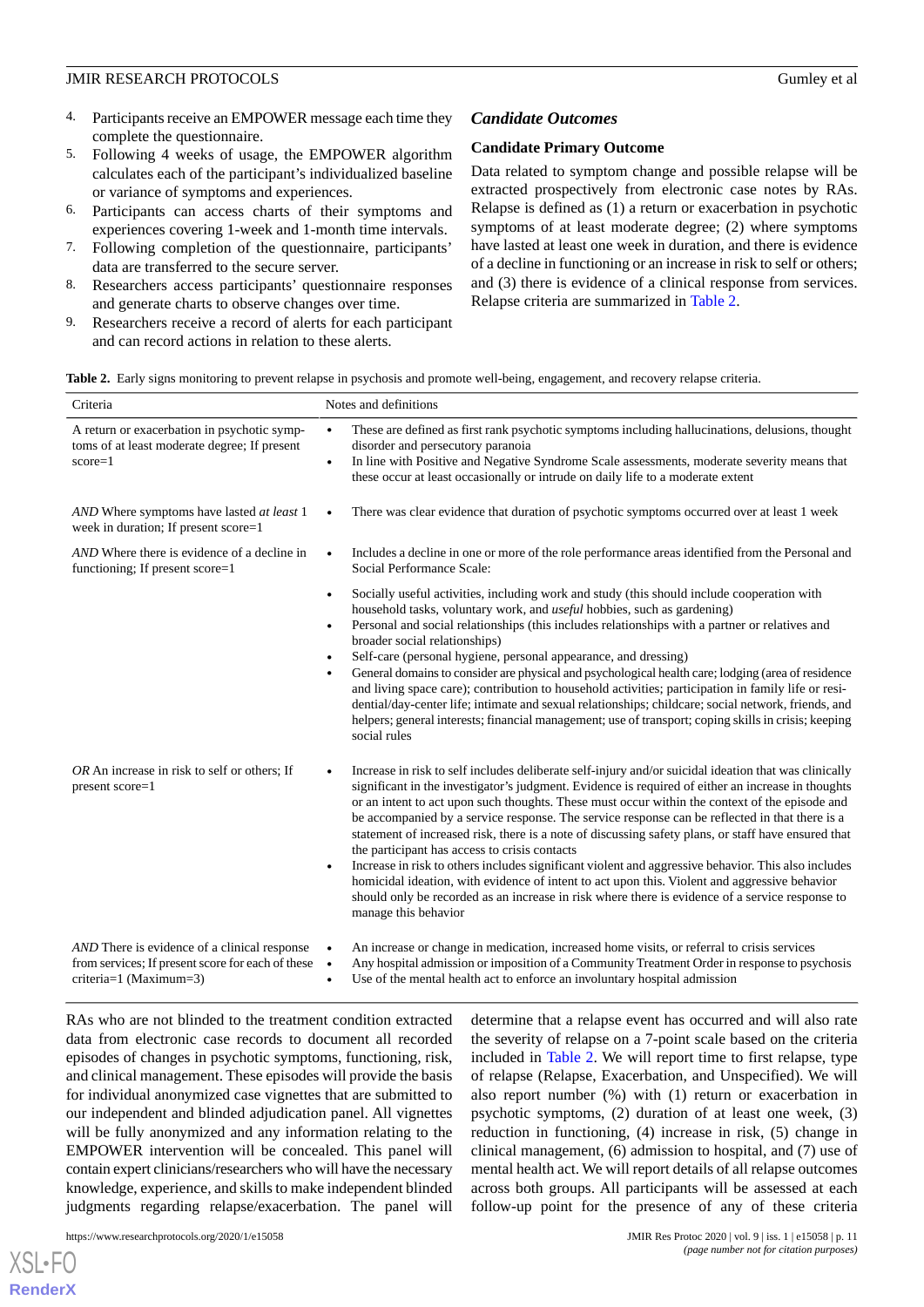described in [Table 2](#page-10-0), enabling us to calculate a mean severity score across participants and allocated groups at each follow-up point.

#### **Candidate Secondary Outcomes**

We will also assess changes in symptoms, substance use, emotional distress, carer burden, service engagement, and adherence and health-related quality of life.

- 1. Mental health status: The Positive and Negative Syndrome Scale [\[56](#page-16-12)], Personal and Social Performance Scale [[57\]](#page-16-13), and the Calgary Depression Scale for Schizophrenia [\[58](#page-17-0)] will be completed with service user participants.
- 2. Substance use measures: Time line follow back for drugs and alcohol [[59\]](#page-17-1)
- 3. Emotional distress: Hospital Anxiety and Depression Scale [[60\]](#page-17-2) and the Personal Beliefs about Illness Questionnaire-Revised [[61\]](#page-17-3).
- 4. Service engagement: The Service Attachment Scale [\[62](#page-17-4)] and the Medication Adherence Rating Scale [\[63](#page-17-5)] will be completed by service user participants.
- 5. Health Economics: EuroQol 5 Dimension 5 Level (EQ-5D-5L) [\[64](#page-17-6)] and the Assessment of Quality of Life—8 Dimension (AQoL-8D) [[65\]](#page-17-7), the CarerQoL [\[66](#page-17-8)], and a Resource Use Questionnaire (RUQ).

#### **Candidate Mechanisms**

Measures have been selected that map directly onto hypothesized mechanisms of change and known predictors of relapse. Mechanisms of service user benefit are operationalized as improvements in personal recovery, empowerment, and utilization of social support.

- 1. Recovery and self-efficacy: Questionnaire for Personal Recovery [[67\]](#page-17-9) and the General Self-Efficacy Scale [\[68](#page-17-10)] will be completed by service user participants.
- 2. Social and interpersonal context: Psychosis Attachment Measure [[69](#page-17-11)] and Perceived Criticism and Warmth Measure adapted from the Perceived Criticism Measure (PCM) [\[70](#page-17-12)] will be completed by service user participants.

## *Carer Outcomes*

The Involvement Evaluation Questionnaire [[71\]](#page-17-13) will be completed as a measure of carers worrying, tension, urging, and supervision. A carer PCM adapted from the PCM described above will be used as a measure of carers' perspectives on relationship quality.

We will also assess Carer Health Economic Outcomes using a purposively designed RUQ, time cost questionnaire, the EQ-5D-5L, and the CarerQol-7D.

#### *Care Coordinator Outcomes*

Participants care coordinators will complete the Service Engagement Scale [\[72](#page-17-14)].

#### **Process Evaluation**

In line with recent MRC Guidance on process evaluation of complex interventions [\[73](#page-17-15)], we will produce a logic model for the EMPOWER intervention and conduct a process evaluation. The process evaluation will be used to explore the ways in which

EMPOWER may operate to produce outcomes. Specifically, it will focus on intervention fidelity, exposure, reach, context, recruitment, retention, and contamination, as well as the acceptability of study procedures. We will interview service users, carers, mental health staff, and research staff to ensure a multiperspective understanding of the intervention. We will publish the protocol for the process evaluation elsewhere.

#### **Sample Size**

No formal sample size calculation is appropriate for this pilot phase. The proposed sample size of up to 120 service users across 40 care coordinators in 8 CMHSs is deemed to be sufficient to establish feasibility and obtain parameters (including the relevant ICCs for the cluster design) to inform the design and size of a future definitive, pragmatic, multicenter, and multinational cRCT.

## **Recruitment and Randomization**

The unit of randomization is the CMHS (the cluster). Participating CMHSs will be randomized within stratified pairs to the EMPOWER Relapse Prevention Intervention or to continue their usual approach to care. A statistician at the Centre for Healthcare Randomised Trials (CHaRT) at the University of Aberdeen will provide the allocation codes. The 2 clusters in Australia form a single stratum. The 6 clusters in Glasgow will be paired based on similarity of catchment area in terms of social deprivation or CMHS type (eg, early intervention service).

Researchers will approach each eligible care coordinator and seek their consent to participate in the trial. Before randomization, consenting care coordinators will provide an anonymized list of their current potentially eligible caseload of people using services. This list will then be randomly ordered by CHaRT. Researchers will then approach identified people sequentially in blocks of up to 5 potentially eligible participants and seek informed consent to participate in the study. If there are further participants eligible for inclusion at the end of this block, the researcher will move onto the next block of 5 (if applicable). Care coordinators will provide participants with an easy-to-read information leaflet about the study to enable potential participants to express interest in finding out more information. In Australia, information posters will be displayed within staff areas of participating sites to inform care coordinators of the study and provide contact details of RAs, should they wish to participate.

We aim to approach and consent on an average of 3 participants per care coordinator (giving a total of up to 120 potential participants). Following consultation with the independent Data Management and Ethics Committee (DMEC) and the Study Steering Committee (SSC) in May 2018, these recruitment objectives were amended to 86 participants. This was because of a number of challenges to recruitment including (1) temporary suspension of the study to apply for registration with the MHRA, which delayed start up to recruitment, (2) comprehensive and detailed screening of all potential trial participants, (3) delays arising from care coordinators approaching potential participants, and (4) high rates of turnover among care coordinators. Following independent methodological and statistical advice, there was clear guidance that the original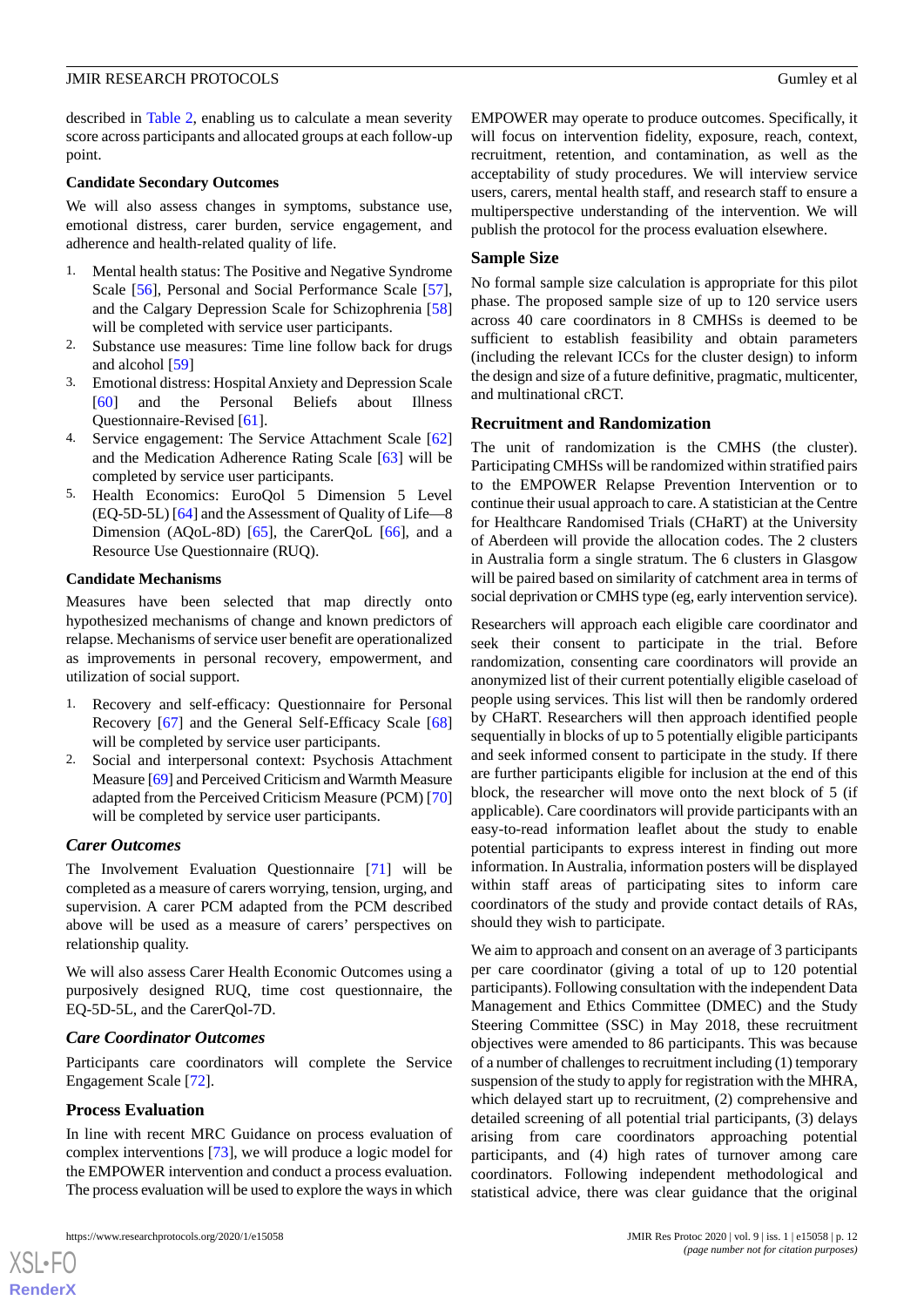feasibility aims will be met by the trial, and this change to recruitment targets was approved by the funders. After completing baseline assessments on all consenting service users in care coordinators' and CMHSs' caseload, the Clinical Trials Unit (CTU) at CHaRT will conduct randomization of the CMHSs. For Australia, with just 2 clusters, this will be by simple randomization by the CTU. For Glasgow, with 6 clusters, the CTU will create 3 pairs of teams based on similarity of the catchment area in terms of social deprivation (Carstairs) score or CMHS type (eg, early intervention service). The CTU will randomly allocate one member of the pair to the intervention, and the remaining member will be allocated to control.

We will explore in this pilot phase the best method of randomly allocating the clusters in the full trial, specifically to establish what matching factors (if any, and/or if matching at all is appropriate, methodologically) are suitable. Any violations of the study protocol will be recorded and reported to the Research Ethics Committee, SSC, and the independent DMEC.

# **Statistical Analysis**

A full statistical analysis plan will be written before (and published on the CHaRT website) any analysis is being undertaken. All analyses will be carried out using the intention-to-treat principle with data from all participants included in the analysis including those who do not complete the intervention. Every effort will be made to follow up all participants in both arms for research assessments. The analysis will follow the guidelines of the CONSORT statement for clustered randomized trials and recommendations for the analysis of clustered randomized trials when presenting and analyzing the data. Here, we have potentially repeated measures on individual patients nested within care coordinators who are nested within teams (the unit of randomization) who are in turn nested within region (Australia and the United Kingdom or possibly to be known as Scotland). The analysis will adjust for these factors using appropriate random (service user, if relevant; care coordinator; and team) and fixed (region) effects. The trial statistician will remain blind until the main analyses are complete. Baseline characteristics of the study population will be summarized separately within each randomized group. Baseline characteristics will also be presented for drop-outs and completers within each treatment group.

A full Health Economic Statistical Analysis Plan will be written before any analysis is being undertaken. As part of the within trial economic evaluation, we propose to test 2 health-related quality of life measures (which can be used to assess Quality-Adjusted Life Years), the EQ-5D-5L, and the AQoL-8D in the feasibility trial. Although the EQ-5D-5L is very commonly used in the United Kingdom and Australian context, its sensitivity and appropriateness in people with schizophrenia has been seriously questioned [[74\]](#page-17-16). The AQoL-8D is a newer HRQoL measure and was developed to be sensitive to the domains of quality of life that are important to people with mental health problems. A RUQ to capture costs incurred will also be tested. This questionnaire will need to be appropriate to both the United Kingdom and Australian context but may require some system-specific modules for services, which differ between the 2 settings.

# **Data Sharing**

Data generated by this research will be made available as soon as possible based upon reasonable request to the study chief investigator.

# **Ethics Approval**

West of Scotland Research Ethics Service (GN16MH271 Ref: REC/16/WS/0042) and Melbourne Health (HREC/15/MH/344).

# *Results*

Recruitment to the trial began in September 2017, and follow-up of participants was completed in July 2019. The database lock was in July 2019, followed by analysis and disclosing of group allocation.

# *Discussion*

Relapse among people with a diagnosis of schizophrenia is a major contributor to poorer outcomes in terms of greater symptom severity, distress, and risk of a range of adverse outcomes including coercion into care, self-harm, and suicide [[8](#page-14-7)[-12](#page-14-10)]. People diagnosed with schizophrenia worry about relapse, and this is linked to feelings of anxiety, shame, depression, and shorter time to relapse [\[18](#page-15-2)]. Relapse contributes to carers' experiences of distress and worry and has been linked to greater needs for continuity of communication with mental health care professionals [\[75](#page-17-17)]. Mental health staff are concerned about the impact of relapse on service users and carers, but the impact on their roles are also considerable in terms of responding to crises and increased risk [\[24](#page-15-8)]. These sources of strain place relationships under significant pressure, which can break down communication, anticipatory care, and shared decision making especially in the context of EWSs of relapse. This can potentially result in loss of collaboration, increased risk of disengagement, and greater use of coercion, thus confirming many of the fearful and threat-based expectations held by service users, carers, and, arguably, the staff [[25\]](#page-15-9).

On the basis of our theoretical model outlined earlier, we have developed an intervention that blends a digital intervention with peer support, with triage of increased risk of relapse to prompt early interventions that are attuned to needs of service users. Our approach uses digital technology to enable service users to monitor the *ebb and flow* of emotional well-being in daily life and utilizes an algorithm to deliver messages to enhance attunement, awareness, curiosity, and self-management in response to changes in well-being. In our theory, the blending of digital with peer support is important to cultivate helpful conversations to promote greater autonomy, empowerment, and recovery. We anticipate that conversations focused around the *ebb and flow* of changes in well-being in daily life can also increase opportunities for earlier help seeking, collaboration, and shared decision making in the event of possible EWSs facilitated by clinician triage into a relapse prevention pathway embedded in mental health services.

The EMPOWER trial will deliver the protocol for a blended digital intervention and will establish the feasibility of running a definitive cRCT. We will establish the safety, acceptability,

 $XS$  • FO **[RenderX](http://www.renderx.com/)**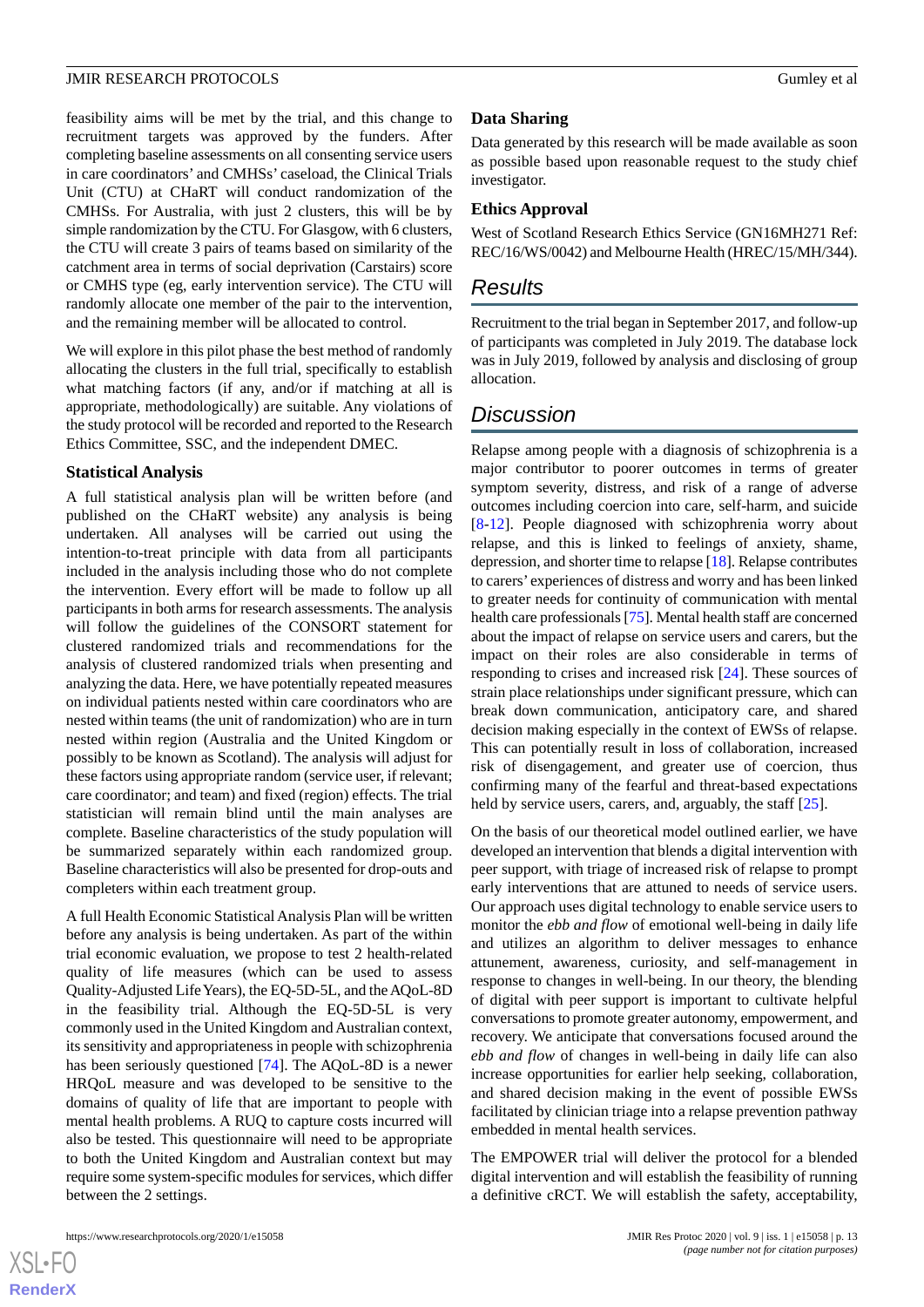usability, and performance parameters of the EMPOWER intervention. We will learn how to optimize the identification, consent, and follow-up of potentially eligible participants. We will establish the feasibility of measuring and collecting our candidate primary, secondary, and mechanistic outcomes. However, in its own right, our study has a number of important broader implications for digital health interventions for people diagnosed with schizophrenia and psychosis. Our mobile phone app will be available for people to use for up to 1 year on a daily basis. To our knowledge, this will be the longest RCT of a mobile phone app in psychosis to date. In addition, the algorithm that underpins the assessment of *ebb and flow* is, to our knowledge, the first mental health app to be registered as a medical device trial (CI/2017/0039) by the United Kingdom's Medicines and Healthcare products Regulatory Agency.

We will also establish and report the rater reliability of our a priori definition of relapse that has been informed by our theoretical model [\[18\]](#page-15-2) that underpins the intervention. In studies of relapse in schizophrenia, there is a lack of consensus as to the definitions of relapse measurement [[76\]](#page-17-18), very often studies actually fail to report their definitions of relapse [[77\]](#page-17-19), and, to our knowledge, none have ever consulted people with lived experience of psychosis on how relapse is measured and defined. Our approach to relapse assessment aims to address these major shortcomings in the literature making the theory, rationale, measurement, and interrater reliability of our definition explicit. In addition, our approach will enable us to report time to relapse, severity of relapse, and mean severity scores across groups at each follow-up timepoint.

# **Acknowledgments**

The authors are grateful to all the service users, carers, and mental health staff and CMHSs who gave their time and resources to contribute to the development of this study during the consultation phase. This was critical in shaping the refinement of the EMPOWER intervention and outcomes. The authors are grateful to all the service users, carers, and mental health staff and CMHSs who gave their time and resources to contribute to the cRCT. The authors also express their gratitude to their SSC members, Professor David Kingdon (Chair), Professor Daniel Freeman (independent member), Professor Fiona Lobban (independent member), David Kavanagh (independent member), Frances Simpson (independent public and patient involvement representative), and Graham Morgan (independent public and patient involvement representative). The authors express their gratitude to their Data Monitoring and Ethics Committee members, Professor Emmanuelle Peters (Chair), Dr Alison Brabban (independent clinician), Professor Rod Taylor (independent statistician), and Professor Greg Murray (independent statistician). This study was funded in the United Kingdom by the National Institute for Health Research Health Technology Assessment program (project number 13/154/04) and in Australia by the National Health and Medical Research Council (APP1095879). It will be published in full in the Health Technology Assessment. This study is supported by NHS Research Scotland, through the Chief Scientist Office and the NHS Scotland Mental Health Network. The Health Services Research Unit is funded by the Chief Scientist Office of the Scottish Government Health Directorate. MA-J is supported by a Career Development Fellowship (APP1082934) from the National Health and Medical Research Council. SA is supported by a Cremore Research Fellowship, bequested to the University of Glasgow. The study sponsors and funders were not involved in the study design; collection, management, analysis, and interpretation of data; writing of the report; and the decision to submit the report for publication.

# **Authors' Contributions**

AG is a chief investigator who together with JG and JF developed the study protocol alongside the other coinvestigators (JA, MA-J, MB, AB, SB, SBu, SMC, PF, RL, SL, GMacL, CM, JN, SM, SS, SSu, AT, CW, and AY) and has overall responsibility for the management and delivery of the trial. AG, JF, JG, SB, and EM finalized the study protocol for implementation. SB is the trial manager and is responsible for coordinating the trial. EM is the trial coordinator in Australia and is responsible for coordinating the trial in Melbourne. EM, HW, AC, CMa, and IB are RAs on the trial and have responsibility for participant recruitment and data capture. HMcL, SB, and EM developed and implemented standard operating procedures for participant assessment and data collection. AG, SB, JF, and EM oversee the design and implementation of the intervention. AWK, EM, EC, DT, and JA contributed to the development and implement the intervention. AB, CM, LE, and NMcM lead the health economic evaluation and modeling. SA is the process evaluation researcher. LB has implemented the evaluation of data quality at each follow-up. The Scottish Recovery Network via JF and LS led public and patient involvement at the outset of the study. All authors commented on and approved the final version of the paper.

# **Conflicts of Interest**

AG reports personal fees from the University of Manchester, personal fees from the University of Exeter, personal fees from BABCP, and other interests with NHS Education for Scotland outside the submitted work. JA and SB report other interests with Affigo CIC, outside the submitted work. AB reports personal fees from Bayer, Merck, Janssen, Novartis, Sword Health, Amgen, and Daiichi Sankyo outside the submitted work. JF reports grants from National Health & Medical Research Council (Australia) during the conduct of the study and other interests with Melbourne Health (NorthWestern Mental Health) outside the submitted work. SL reports grants from MRC, nonfinancial support from Affigo CIC, and personal fees from Xenzone PLC outside the submitted work. HMcL reports grants from NIHR HTA during the conduct of the study. CM reports grants from National Health & Medical Research Council (Australia) during the conduct of the study. JN reports grants from the University of Aberdeen and the University of Edinburgh during the conduct of the study and declares membership of the following NIHR boards: CPR

 $XS$  • FO **[RenderX](http://www.renderx.com/)**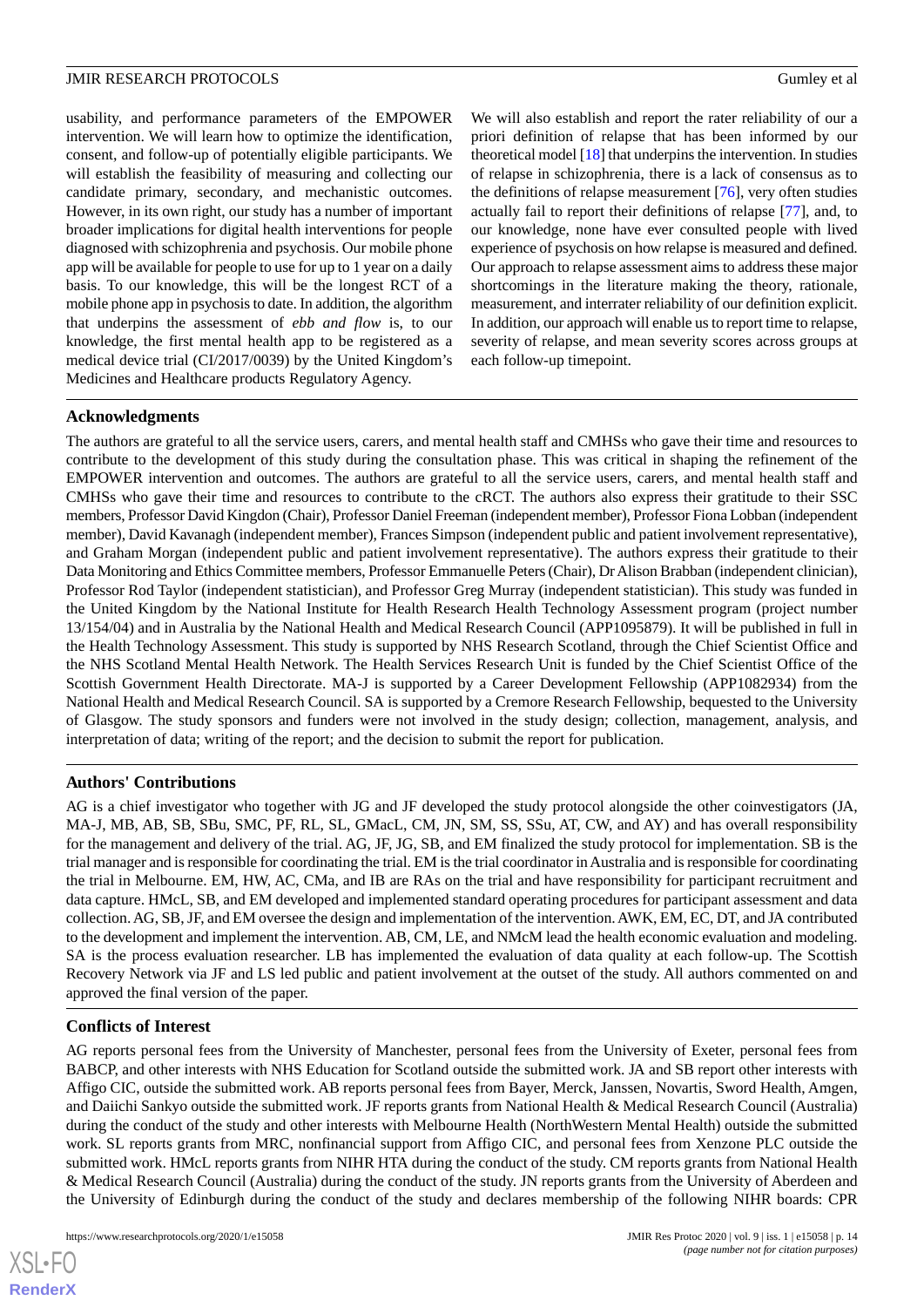decision-making committee; HTA Commissioning Board; HTA Commissioning Sub-Board (EOI); HTA Funding Boards Policy Group; HTA General Board; HTA Post-Board funding teleconference; NIHR CTU Standing Advisory Committee; NIHR HTA & EME Editorial Board; and Pre-exposure Prophylaxis Impact Review Panel. CW reports grants from NIHR during the conduct of the study and other interests with Five Areas Ltd outside the submitted work. MA-J was supported by a Career Development Fellowship (APP1082934) from the National Health and Medical Research Council. SA, SBr, SS, MS, FR, MB, SSu, PF, SC, LE, EM, GMacL, NMcM, AT, MM, RL, DT, HW, IB, AW-K, and LB all declare no conflicts of interest outside the submitted work.

# **Multimedia Appendix 1**

Peer-reviewer report from the National Institute for Health Research - Health Technology Assessment Programme (NIHR-HTA). [[PDF File \(Adobe PDF File\), 831 KB](https://jmir.org/api/download?alt_name=resprot_v9i1e15058_app1.pdf&filename=d5e224c39a9e7db87194114cdf9c25cb.pdf)-[Multimedia Appendix 1](https://jmir.org/api/download?alt_name=resprot_v9i1e15058_app1.pdf&filename=d5e224c39a9e7db87194114cdf9c25cb.pdf)]

# <span id="page-14-0"></span>**References**

- <span id="page-14-1"></span>1. Alvarez-Jimenez M, Priede A, Hetrick SE, Bendall S, Killackey E, Parker AG, et al. Risk factors for relapse following treatment for first episode psychosis: a systematic review and meta-analysis of longitudinal studies. Schizophr Res 2012 Aug;139(1-3):116-128. [doi: [10.1016/j.schres.2012.05.007](http://dx.doi.org/10.1016/j.schres.2012.05.007)] [Medline: [22658527\]](http://www.ncbi.nlm.nih.gov/entrez/query.fcgi?cmd=Retrieve&db=PubMed&list_uids=22658527&dopt=Abstract)
- <span id="page-14-2"></span>2. Bergé D, Mané A, Salgado P, Cortizo R, Garnier C, Gomez L, et al. Predictors of relapse and functioning in first-episode psychosis: a two-year follow-up study. Psychiatr Serv 2016 Feb;67(2):227-233. [doi: [10.1176/appi.ps.201400316\]](http://dx.doi.org/10.1176/appi.ps.201400316) [Medline: [26467909](http://www.ncbi.nlm.nih.gov/entrez/query.fcgi?cmd=Retrieve&db=PubMed&list_uids=26467909&dopt=Abstract)]
- <span id="page-14-3"></span>3. Pelayo-Terán JM, Gajardo Galán VG, de la Ortiz-García de la Foz V, Martínez-García O, Tabarés-Seisdedos R, Crespo-Facorro B, et al. Rates and predictors of relapse in first-episode non-affective psychosis: a 3-year longitudinal study in a specialized intervention program (PAFIP). Eur Arch Psychiatry Clin Neurosci 2017 Jun;267(4):315-323. [doi: [10.1007/s00406-016-0740-3\]](http://dx.doi.org/10.1007/s00406-016-0740-3) [Medline: [27796500](http://www.ncbi.nlm.nih.gov/entrez/query.fcgi?cmd=Retrieve&db=PubMed&list_uids=27796500&dopt=Abstract)]
- <span id="page-14-4"></span>4. Takeuchi H, Siu C, Remington G, Fervaha G, Zipursky RB, Foussias G, et al. Does relapse contribute to treatment resistance? Antipsychotic response in first- vs second-episode schizophrenia. Neuropsychopharmacology 2019 May;44(6):1036-1042. [doi: [10.1038/s41386-018-0278-3](http://dx.doi.org/10.1038/s41386-018-0278-3)] [Medline: [30514883\]](http://www.ncbi.nlm.nih.gov/entrez/query.fcgi?cmd=Retrieve&db=PubMed&list_uids=30514883&dopt=Abstract)
- <span id="page-14-5"></span>5. Hui CL, Honer WG, Lee EH, Chang WC, Chan SK, Chen ES, et al. Long-term effects of discontinuation from antipsychotic maintenance following first-episode schizophrenia and related disorders: a 10 year follow-up of a randomised, double-blind trial. Lancet Psychiatry 2018 May;5(5):432-442. [doi: [10.1016/S2215-0366\(18\)30090-7\]](http://dx.doi.org/10.1016/S2215-0366(18)30090-7) [Medline: [29551618\]](http://www.ncbi.nlm.nih.gov/entrez/query.fcgi?cmd=Retrieve&db=PubMed&list_uids=29551618&dopt=Abstract)
- <span id="page-14-6"></span>6. Ascher-Svanum H, Zhu B, Faries DE, Salkever D, Slade EP, Peng X, et al. The cost of relapse and the predictors of relapse in the treatment of schizophrenia. BMC Psychiatry 2010 Jan 7;10:2 [\[FREE Full text\]](https://bmcpsychiatry.biomedcentral.com/articles/10.1186/1471-244X-10-2) [doi: [10.1186/1471-244X-10-2](http://dx.doi.org/10.1186/1471-244X-10-2)] [Medline: [20059765](http://www.ncbi.nlm.nih.gov/entrez/query.fcgi?cmd=Retrieve&db=PubMed&list_uids=20059765&dopt=Abstract)]
- <span id="page-14-7"></span>7. Subotnik KL, Nuechterlein KH, Ventura J, Gitlin MJ, Marder S, Mintz J, et al. Risperidone nonadherence and return of positive symptoms in the early course of schizophrenia. Am J Psychiatry 2011 Mar;168(3):286-292 [\[FREE Full text](http://europepmc.org/abstract/MED/21205805)] [doi: [10.1176/appi.ajp.2010.09010087\]](http://dx.doi.org/10.1176/appi.ajp.2010.09010087) [Medline: [21205805](http://www.ncbi.nlm.nih.gov/entrez/query.fcgi?cmd=Retrieve&db=PubMed&list_uids=21205805&dopt=Abstract)]
- <span id="page-14-8"></span>8. Day JC, Bentall RP, Roberts C, Randall F, Rogers A, Cattell D, et al. Attitudes toward antipsychotic medication: the impact of clinical variables and relationships with health professionals. Arch Gen Psychiatry 2005 Jul;62(7):717-724. [doi: [10.1001/archpsyc.62.7.717\]](http://dx.doi.org/10.1001/archpsyc.62.7.717) [Medline: [15997012\]](http://www.ncbi.nlm.nih.gov/entrez/query.fcgi?cmd=Retrieve&db=PubMed&list_uids=15997012&dopt=Abstract)
- <span id="page-14-9"></span>9. Lambert M, Conus P, Cotton S, Robinson J, McGorry PD, Schimmelmann BG. Prevalence, predictors, and consequences of long-term refusal of antipsychotic treatment in first-episode psychosis. J Clin Psychopharmacol 2010 Oct;30(5):565-572. [doi: [10.1097/JCP.0b013e3181f058a0\]](http://dx.doi.org/10.1097/JCP.0b013e3181f058a0) [Medline: [20814327\]](http://www.ncbi.nlm.nih.gov/entrez/query.fcgi?cmd=Retrieve&db=PubMed&list_uids=20814327&dopt=Abstract)
- <span id="page-14-10"></span>10. Puntis S, Oke J, Lennox B. Discharge pathways and relapse following treatment from early intervention in psychosis services. BJPsych Open 2018 Sep;4(5):368-374 [[FREE Full text](https://www.cambridge.org/core/product/identifier/00050/type/journal_article)] [doi: [10.1192/bjo.2018.50](http://dx.doi.org/10.1192/bjo.2018.50)] [Medline: [30202598](http://www.ncbi.nlm.nih.gov/entrez/query.fcgi?cmd=Retrieve&db=PubMed&list_uids=30202598&dopt=Abstract)]
- <span id="page-14-11"></span>11. Novick D, Haro JM, Suarez D, Perez V, Dittmann RW, Haddad PM. Predictors and clinical consequences of non-adherence with antipsychotic medication in the outpatient treatment of schizophrenia. Psychiatry Res 2010 Apr 30;176(2-3):109-113. [doi: [10.1016/j.psychres.2009.05.004\]](http://dx.doi.org/10.1016/j.psychres.2009.05.004) [Medline: [20185182\]](http://www.ncbi.nlm.nih.gov/entrez/query.fcgi?cmd=Retrieve&db=PubMed&list_uids=20185182&dopt=Abstract)
- <span id="page-14-12"></span>12. Rummel-Kluge C, Schuster T, Peters S, Kissling W. Partial compliance with antipsychotic medication is common in patients with schizophrenia. Aust N Z J Psychiatry 2008 May;42(5):382-388. [doi: [10.1080/00048670801961107\]](http://dx.doi.org/10.1080/00048670801961107) [Medline: [18473256](http://www.ncbi.nlm.nih.gov/entrez/query.fcgi?cmd=Retrieve&db=PubMed&list_uids=18473256&dopt=Abstract)]
- <span id="page-14-13"></span>13. Gleeson JF, Rawlings D, Jackson HJ, McGorry PD. Agreeableness and neuroticism as predictors of relapse after first-episode psychosis: a prospective follow-up study. J Nerv Ment Dis 2005 Mar;193(3):160-169. [doi: [10.1097/01.nmd.0000154841.99550.d3\]](http://dx.doi.org/10.1097/01.nmd.0000154841.99550.d3) [Medline: [15729105](http://www.ncbi.nlm.nih.gov/entrez/query.fcgi?cmd=Retrieve&db=PubMed&list_uids=15729105&dopt=Abstract)]
- 14. Birchwood M, Smith J, Macmillan F, Hogg B, Prasad R, Harvey C, et al. Predicting relapse in schizophrenia: the development and implementation of an early signs monitoring system using patients and families as observers, a preliminary investigation. Psychol Med 1989 Aug;19(3):649-656. [doi: [10.1017/s0033291700024247\]](http://dx.doi.org/10.1017/s0033291700024247) [Medline: [2798634\]](http://www.ncbi.nlm.nih.gov/entrez/query.fcgi?cmd=Retrieve&db=PubMed&list_uids=2798634&dopt=Abstract)
- 15. Spaniel F, Bakstein E, Anyz J, Hlinka J, Sieger T, Hrdlicka J, et al. Relapse in schizophrenia: definitively not a bolt from the blue. Neurosci Lett 2018 Mar 16;669:68-74. [doi: [10.1016/j.neulet.2016.04.044](http://dx.doi.org/10.1016/j.neulet.2016.04.044)] [Medline: [27109788\]](http://www.ncbi.nlm.nih.gov/entrez/query.fcgi?cmd=Retrieve&db=PubMed&list_uids=27109788&dopt=Abstract)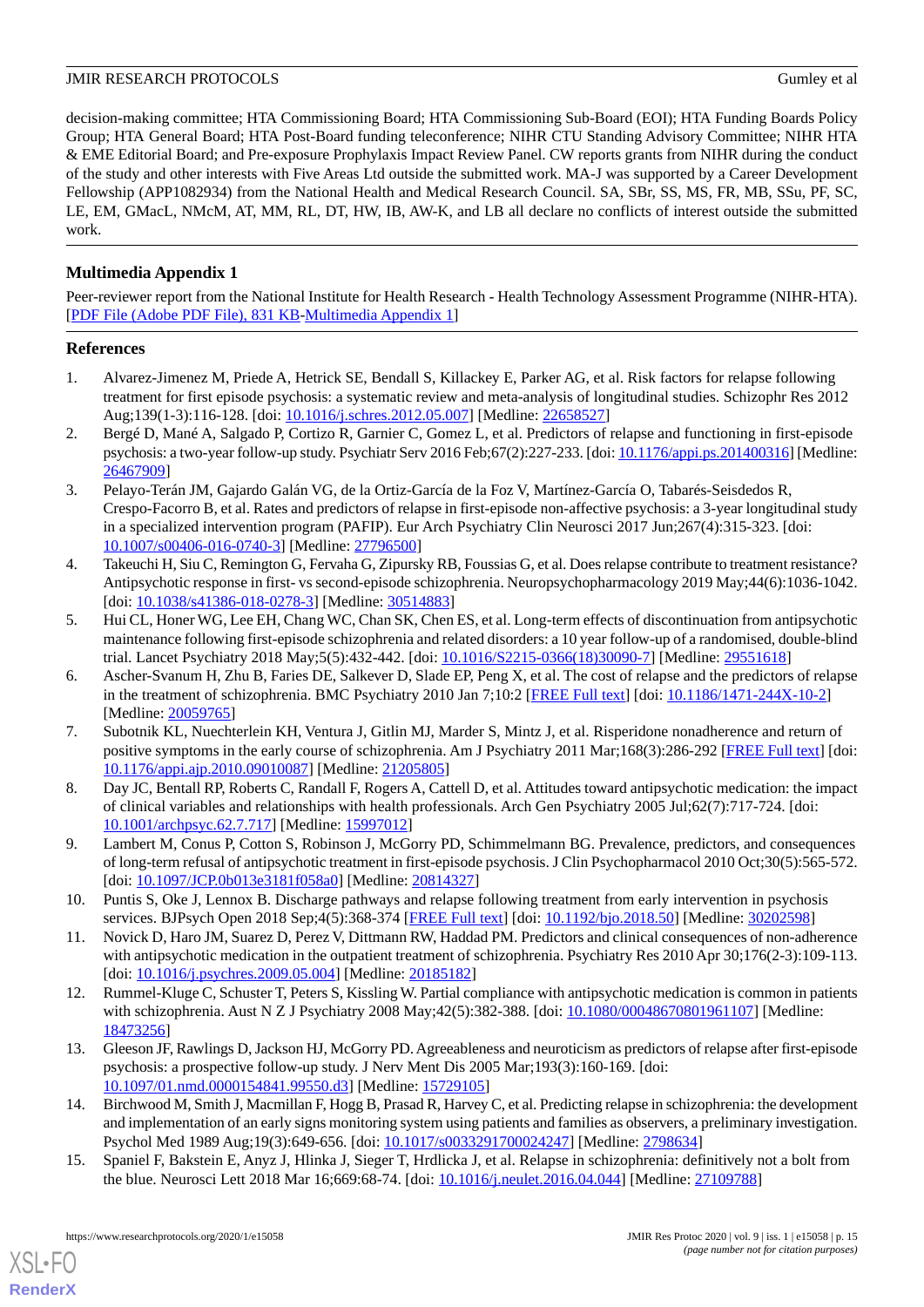- <span id="page-15-0"></span>16. Eisner E, Drake R, Barrowclough C. Assessing early signs of relapse in psychosis: review and future directions. Clin Psychol Rev 2013 Jul;33(5):637-653. [doi: [10.1016/j.cpr.2013.04.001](http://dx.doi.org/10.1016/j.cpr.2013.04.001)] [Medline: [23628908](http://www.ncbi.nlm.nih.gov/entrez/query.fcgi?cmd=Retrieve&db=PubMed&list_uids=23628908&dopt=Abstract)]
- <span id="page-15-1"></span>17. Gumley AI, Park C. Relapse prevention in early psychosis. In: French P, Reed M, Smith J, Shiers D, Rayne M, editors. Promoting Recovery in Early Psychosis: A Practice Manual. Chichester: West Sussex: Wiley-Blackwell; 2010:157-167.
- <span id="page-15-3"></span><span id="page-15-2"></span>18. White RG, Gumley AI. Postpsychotic posttraumatic stress disorder: associations with fear of recurrence and intolerance of uncertainty. J Nerv Ment Dis 2009 Nov;197(11):841-849. [doi: [10.1097/NMD.0b013e3181bea625\]](http://dx.doi.org/10.1097/NMD.0b013e3181bea625) [Medline: [19996723\]](http://www.ncbi.nlm.nih.gov/entrez/query.fcgi?cmd=Retrieve&db=PubMed&list_uids=19996723&dopt=Abstract)
- 19. Gumley AI, MacBeth A, Reilly JD, O'Grady M, White RG, McLeod H, et al. Fear of recurrence: results of a randomized trial of relapse detection in schizophrenia. Br J Clin Psychol 2015 Mar;54(1):49-62. [doi: [10.1111/bjc.12060\]](http://dx.doi.org/10.1111/bjc.12060) [Medline: [25040487](http://www.ncbi.nlm.nih.gov/entrez/query.fcgi?cmd=Retrieve&db=PubMed&list_uids=25040487&dopt=Abstract)]
- <span id="page-15-5"></span><span id="page-15-4"></span>20. Birchwood M. Pathways to emotional dysfunction in first-episode psychosis. Br J Psychiatry 2003 May;182:373-375. [Medline: [12724236](http://www.ncbi.nlm.nih.gov/entrez/query.fcgi?cmd=Retrieve&db=PubMed&list_uids=12724236&dopt=Abstract)]
- <span id="page-15-6"></span>21. van Os J, Kapur S. Schizophrenia. Lancet 2009 Aug 22;374(9690):635-645. [doi: [10.1016/S0140-6736\(09\)60995-8](http://dx.doi.org/10.1016/S0140-6736(09)60995-8)] [Medline: [19700006](http://www.ncbi.nlm.nih.gov/entrez/query.fcgi?cmd=Retrieve&db=PubMed&list_uids=19700006&dopt=Abstract)]
- <span id="page-15-7"></span>22. Gumley AI, Taylor HE, Schwannauer M, MacBeth A. A systematic review of attachment and psychosis: measurement, construct validity and outcomes. Acta Psychiatr Scand 2014 Apr;129(4):257-274. [doi: [10.1111/acps.12172](http://dx.doi.org/10.1111/acps.12172)] [Medline: [23834647](http://www.ncbi.nlm.nih.gov/entrez/query.fcgi?cmd=Retrieve&db=PubMed&list_uids=23834647&dopt=Abstract)]
- <span id="page-15-8"></span>23. Morriss R, Vinjamuri I, Faizal MA, Bolton CA, McCarthy JP. Training to recognise the early signs of recurrence in schizophrenia. Cochrane Database Syst Rev 2013 Feb 28(2):CD005147. [doi: [10.1002/14651858.CD005147.pub2](http://dx.doi.org/10.1002/14651858.CD005147.pub2)] [Medline: [23450559](http://www.ncbi.nlm.nih.gov/entrez/query.fcgi?cmd=Retrieve&db=PubMed&list_uids=23450559&dopt=Abstract)]
- <span id="page-15-9"></span>24. Thornicroft G, Farrelly S, Szmukler G, Birchwood M, Waheed W, Flach C, et al. Clinical outcomes of Joint Crisis Plans to reduce compulsory treatment for people with psychosis: a randomised controlled trial. Lancet 2013 May 11;381(9878):1634-1641 [[FREE Full text](https://linkinghub.elsevier.com/retrieve/pii/S0140-6736(13)60105-1)] [doi: [10.1016/S0140-6736\(13\)60105-1\]](http://dx.doi.org/10.1016/S0140-6736(13)60105-1) [Medline: [23537606](http://www.ncbi.nlm.nih.gov/entrez/query.fcgi?cmd=Retrieve&db=PubMed&list_uids=23537606&dopt=Abstract)]
- <span id="page-15-10"></span>25. Farrelly S, Lester H, Rose D, Birchwood M, Marshall M, Waheed W, et al. Improving therapeutic relationships: joint crisis planning for individuals with psychotic disorders. Qual Health Res 2015 Dec;25(12):1637-1647. [doi: [10.1177/1049732314566320\]](http://dx.doi.org/10.1177/1049732314566320) [Medline: [25583956\]](http://www.ncbi.nlm.nih.gov/entrez/query.fcgi?cmd=Retrieve&db=PubMed&list_uids=25583956&dopt=Abstract)
- <span id="page-15-11"></span>26. Gleeson JF, Alvarez-Jimenez M, Lederman R. Moderated online social therapy for recovery from early psychosis. Psychiatr Serv 2012 Jul;63(7):719. [doi: [10.1176/appi.ps.20120p719\]](http://dx.doi.org/10.1176/appi.ps.20120p719) [Medline: [22752039](http://www.ncbi.nlm.nih.gov/entrez/query.fcgi?cmd=Retrieve&db=PubMed&list_uids=22752039&dopt=Abstract)]
- <span id="page-15-12"></span>27. Lederman R, Wadley G, Gleeson J, Alvarez-Jimenez M. Using On-Line Technologies to Identify and Track Early Warning Signs of Psychosis. In: Proceedings of the 21st European Conference on Information Systems ECIS Research in Progress. 2013 Presented at: ECIS'13; 2013; Utrecht URL: [http://aisel.aisnet.org/ecis2013\\_rip/1](http://aisel.aisnet.org/ecis2013_rip/1) [doi: [10.2139/ssrn.2557864](http://dx.doi.org/10.2139/ssrn.2557864)]
- <span id="page-15-13"></span>28. Torous J, Andersson G, Bertagnoli A, Christensen H, Cuijpers P, Firth J, et al. Towards a consensus around standards for smartphone apps and digital mental health. World Psychiatry 2019 Feb;18(1):97-98 [\[FREE Full text\]](https://doi.org/10.1002/wps.20592) [doi: [10.1002/wps.20592](http://dx.doi.org/10.1002/wps.20592)] [Medline: [30600619](http://www.ncbi.nlm.nih.gov/entrez/query.fcgi?cmd=Retrieve&db=PubMed&list_uids=30600619&dopt=Abstract)]
- <span id="page-15-14"></span>29. Firth J, Cotter J, Torous J, Bucci S, Firth JA, Yung AR. Mobile phone ownership and endorsement of 'mHealth' among people with psychosis: a meta-analysis of cross-sectional studies. Schizophr Bull 2016 Mar;42(2):448-455 [\[FREE Full](http://europepmc.org/abstract/MED/26400871) [text](http://europepmc.org/abstract/MED/26400871)] [doi: [10.1093/schbul/sbv132](http://dx.doi.org/10.1093/schbul/sbv132)] [Medline: [26400871](http://www.ncbi.nlm.nih.gov/entrez/query.fcgi?cmd=Retrieve&db=PubMed&list_uids=26400871&dopt=Abstract)]
- <span id="page-15-16"></span><span id="page-15-15"></span>30. Ben-Zeev D, Davis KE, Kaiser S, Krzsos I, Drake RE. Mobile technologies among people with serious mental illness: opportunities for future services. Adm Policy Ment Health 2013 Jul;40(4):340-343 [[FREE Full text](http://europepmc.org/abstract/MED/22648635)] [doi: [10.1007/s10488-012-0424-x\]](http://dx.doi.org/10.1007/s10488-012-0424-x) [Medline: [22648635](http://www.ncbi.nlm.nih.gov/entrez/query.fcgi?cmd=Retrieve&db=PubMed&list_uids=22648635&dopt=Abstract)]
- <span id="page-15-17"></span>31. Shiffman S, Stone AA, Hufford MR. Ecological momentary assessment. Annu Rev Clin Psychol 2008;4:1-32. [doi: [10.1146/annurev.clinpsy.3.022806.091415](http://dx.doi.org/10.1146/annurev.clinpsy.3.022806.091415)] [Medline: [18509902](http://www.ncbi.nlm.nih.gov/entrez/query.fcgi?cmd=Retrieve&db=PubMed&list_uids=18509902&dopt=Abstract)]
- <span id="page-15-18"></span>32. Wright AG, Zimmermann J. Applied ambulatory assessment: Integrating idiographic and nomothetic principles of measurement. Psychol Assess 2019 Mar 21. [doi: [10.1037/pas0000685\]](http://dx.doi.org/10.1037/pas0000685) [Medline: [30896209\]](http://www.ncbi.nlm.nih.gov/entrez/query.fcgi?cmd=Retrieve&db=PubMed&list_uids=30896209&dopt=Abstract)
- 33. Bell IH, Lim MH, Rossell SL, Thomas N. Ecological momentary assessment and intervention in the treatment of psychotic disorders: a systematic review. Psychiatr Serv 2017 Nov 1;68(11):1172-1181. [doi: [10.1176/appi.ps.201600523\]](http://dx.doi.org/10.1176/appi.ps.201600523) [Medline: [28669284](http://www.ncbi.nlm.nih.gov/entrez/query.fcgi?cmd=Retrieve&db=PubMed&list_uids=28669284&dopt=Abstract)]
- <span id="page-15-19"></span>34. Ainsworth J, Palmier-Claus JE, Machin M, Barrowclough C, Dunn G, Rogers A, et al. A comparison of two delivery modalities of a mobile phone-based assessment for serious mental illness: native smartphone application vs text-messaging only implementations. J Med Internet Res 2013 Apr 5;15(4):e60 [\[FREE Full text\]](https://www.jmir.org/2013/4/e60/) [doi: [10.2196/jmir.2328\]](http://dx.doi.org/10.2196/jmir.2328) [Medline: [23563184](http://www.ncbi.nlm.nih.gov/entrez/query.fcgi?cmd=Retrieve&db=PubMed&list_uids=23563184&dopt=Abstract)]
- 35. Barnett I, Torous J, Staples P, Sandoval L, Keshavan M, Onnela J. Relapse prediction in schizophrenia through digital phenotyping: a pilot study. Neuropsychopharmacology 2018 Jul;43(8):1660-1666 [\[FREE Full text\]](http://dx.doi.org/10.1038/s41386-018-0030-z) [doi: [10.1038/s41386-018-0030-z](http://dx.doi.org/10.1038/s41386-018-0030-z)] [Medline: [29511333\]](http://www.ncbi.nlm.nih.gov/entrez/query.fcgi?cmd=Retrieve&db=PubMed&list_uids=29511333&dopt=Abstract)
- 36. Ben-Zeev D, Brenner CJ, Begale M, Duffecy J, Mohr DC, Mueser KT. Feasibility, acceptability, and preliminary efficacy of a smartphone intervention for schizophrenia. Schizophr Bull 2014 Nov;40(6):1244-1253 [[FREE Full text\]](http://europepmc.org/abstract/MED/24609454) [doi: [10.1093/schbul/sbu033](http://dx.doi.org/10.1093/schbul/sbu033)] [Medline: [24609454\]](http://www.ncbi.nlm.nih.gov/entrez/query.fcgi?cmd=Retrieve&db=PubMed&list_uids=24609454&dopt=Abstract)
- 37. Ben-Zeev D, Brian R, Wang R, Wang W, Campbell AT, Aung MS, et al. CrossCheck: Integrating self-report, behavioral sensing, and smartphone use to identify digital indicators of psychotic relapse. Psychiatr Rehabil J 2017 Sep;40(3):266-275 [[FREE Full text](http://europepmc.org/abstract/MED/28368138)] [doi: [10.1037/prj0000243\]](http://dx.doi.org/10.1037/prj0000243) [Medline: [28368138\]](http://www.ncbi.nlm.nih.gov/entrez/query.fcgi?cmd=Retrieve&db=PubMed&list_uids=28368138&dopt=Abstract)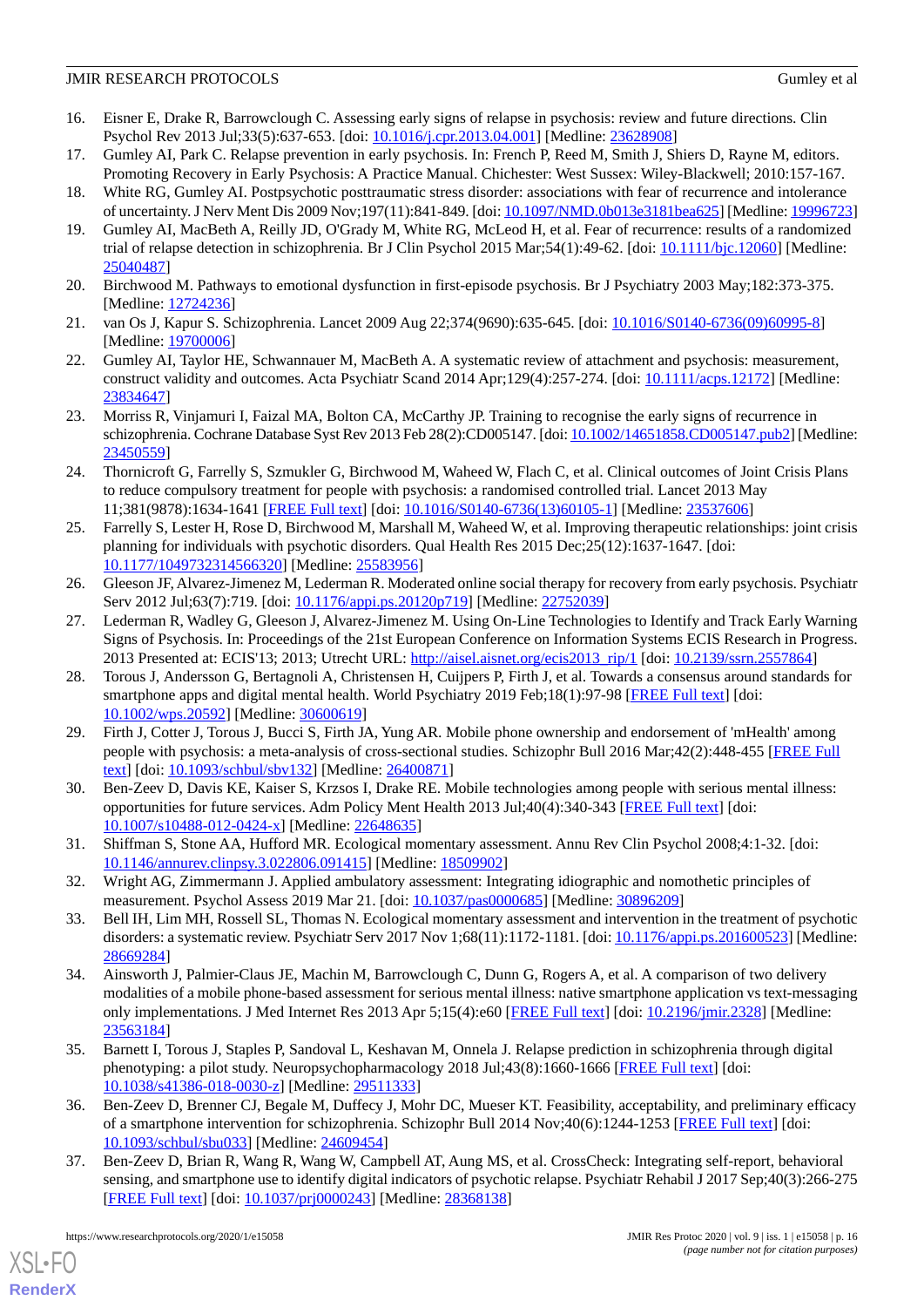- <span id="page-16-1"></span>38. Bucci S, Barrowclough C, Ainsworth J, Machin M, Morris R, Berry K, et al. Actissist: proof-of-concept trial of a theory-driven digital intervention for psychosis. Schizophr Bull 2018 Aug 20;44(5):1070-1080 [\[FREE Full text\]](http://europepmc.org/abstract/MED/29566206) [doi: [10.1093/schbul/sby032](http://dx.doi.org/10.1093/schbul/sby032)] [Medline: [29566206](http://www.ncbi.nlm.nih.gov/entrez/query.fcgi?cmd=Retrieve&db=PubMed&list_uids=29566206&dopt=Abstract)]
- 39. Kerz M, Folarin A, Meyer N, Begale M, MacCabe J, Dobson RJ. SleepSight: A Wearables-based Relapse Prevention System for Schizophrenia. In: Proceedings of the 2016 ACM International Joint Conference on Pervasive and Ubiquitous Computing: Adjunct. 2016 Presented at: UbiComp'16; September 12-16, 2016; Heidelberg, Germany p. 113-116. [doi: [10.1145/2968219.2971419](http://dx.doi.org/10.1145/2968219.2971419)]
- 40. Kumar D, Tully LM, Iosif AM, Zakskorn LN, Nye KE, Zia A, et al. A mobile health platform for clinical monitoring in early psychosis: implementation in community-based outpatient early psychosis care. JMIR Ment Health 2018 Feb 27;5(1):e15 [[FREE Full text](https://mental.jmir.org/2018/1/e15/)] [doi: [10.2196/mental.8551](http://dx.doi.org/10.2196/mental.8551)] [Medline: [29487044](http://www.ncbi.nlm.nih.gov/entrez/query.fcgi?cmd=Retrieve&db=PubMed&list_uids=29487044&dopt=Abstract)]
- 41. Meyer N, Kerz M, Folarin A, Joyce DW, Jackson R, Karr C, et al. Capturing rest-activity profiles in schizophrenia using wearable and mobile technologies: development, implementation, feasibility, and acceptability of a remote monitoring platform. JMIR Mhealth Uhealth 2018 Oct 30;6(10):e188 [[FREE Full text\]](https://mhealth.jmir.org/2018/10/e188/) [doi: [10.2196/mhealth.8292\]](http://dx.doi.org/10.2196/mhealth.8292) [Medline: [30377146\]](http://www.ncbi.nlm.nih.gov/entrez/query.fcgi?cmd=Retrieve&db=PubMed&list_uids=30377146&dopt=Abstract)
- 42. Niendam TA, Tully LM, Iosif AM, Kumar D, Nye KE, Denton JC, et al. Enhancing early psychosis treatment using smartphone technology: a longitudinal feasibility and validity study. J Psychiatr Res 2018 Jan;96:239-246. [doi: [10.1016/j.jpsychires.2017.10.017](http://dx.doi.org/10.1016/j.jpsychires.2017.10.017)] [Medline: [29126059\]](http://www.ncbi.nlm.nih.gov/entrez/query.fcgi?cmd=Retrieve&db=PubMed&list_uids=29126059&dopt=Abstract)
- 43. Palmier-Claus JE, Ainsworth J, Machin M, Barrowclough C, Dunn G, Barkus E, et al. The feasibility and validity of ambulatory self-report of psychotic symptoms using a smartphone software application. BMC Psychiatry 2012 Oct 17;12:172 [[FREE Full text](https://bmcpsychiatry.biomedcentral.com/articles/10.1186/1471-244X-12-172)] [doi: [10.1186/1471-244X-12-172\]](http://dx.doi.org/10.1186/1471-244X-12-172) [Medline: [23075387\]](http://www.ncbi.nlm.nih.gov/entrez/query.fcgi?cmd=Retrieve&db=PubMed&list_uids=23075387&dopt=Abstract)
- <span id="page-16-0"></span>44. Palmier-Claus JE, Rogers A, Ainsworth J, Machin M, Barrowclough C, Laverty L, et al. Integrating mobile-phone based assessment for psychosis into people's everyday lives and clinical care: a qualitative study. BMC Psychiatry 2013 Jan 23;13:34 [[FREE Full text](https://bmcpsychiatry.biomedcentral.com/articles/10.1186/1471-244X-13-34)] [doi: [10.1186/1471-244X-13-34](http://dx.doi.org/10.1186/1471-244X-13-34)] [Medline: [23343329\]](http://www.ncbi.nlm.nih.gov/entrez/query.fcgi?cmd=Retrieve&db=PubMed&list_uids=23343329&dopt=Abstract)
- <span id="page-16-2"></span>45. Eisner E, Drake RJ, Berry N, Barrowclough C, Emsley R, Machin M, et al. Development and long-term acceptability of ExPRESS, a mobile phone app to monitor basic symptoms and early signs of psychosis relapse. JMIR Mhealth Uhealth 2019 Mar 29;7(3):e11568 [[FREE Full text](https://mhealth.jmir.org/2019/3/e11568/)] [doi: [10.2196/11568\]](http://dx.doi.org/10.2196/11568) [Medline: [30924789](http://www.ncbi.nlm.nih.gov/entrez/query.fcgi?cmd=Retrieve&db=PubMed&list_uids=30924789&dopt=Abstract)]
- <span id="page-16-3"></span>46. Spaniel F, Vohlídka P, Hrdlicka J, Kozený J, Novák T, Motlová L, et al. ITAREPS: information technology aided relapse prevention programme in schizophrenia. Schizophr Res 2008 Jan;98(1-3):312-317. [doi: [10.1016/j.schres.2007.09.005](http://dx.doi.org/10.1016/j.schres.2007.09.005)] [Medline: [17920245](http://www.ncbi.nlm.nih.gov/entrez/query.fcgi?cmd=Retrieve&db=PubMed&list_uids=17920245&dopt=Abstract)]
- <span id="page-16-4"></span>47. Spaniel F, Vohlídka P, Kozený J, Novák T, Hrdlicka J, Motlová L, et al. The Information Technology Aided Relapse Prevention Programme in Schizophrenia: an extension of a mirror-design follow-up. Int J Clin Pract 2008 Dec;62(12):1943-1946 [[FREE Full text](https://dx.doi.org/10.1111/j.1742-1241.2008.01903.x)] [doi: [10.1111/j.1742-1241.2008.01903.x](http://dx.doi.org/10.1111/j.1742-1241.2008.01903.x)] [Medline: [18795967\]](http://www.ncbi.nlm.nih.gov/entrez/query.fcgi?cmd=Retrieve&db=PubMed&list_uids=18795967&dopt=Abstract)
- <span id="page-16-5"></span>48. Španiel F, Hrdli ka J, Novák T, Kožený J, Höschl C, Mohr P, et al. Effectiveness of the information technology-aided program of relapse prevention in schizophrenia (ITAREPS): a randomized, controlled, double-blind study. J Psychiatr Pract 2012 Jul;18(4):269-280. [doi: [10.1097/01.pra.0000416017.45591.c1](http://dx.doi.org/10.1097/01.pra.0000416017.45591.c1)] [Medline: [22805901\]](http://www.ncbi.nlm.nih.gov/entrez/query.fcgi?cmd=Retrieve&db=PubMed&list_uids=22805901&dopt=Abstract)
- <span id="page-16-7"></span><span id="page-16-6"></span>49. Komatsu H, Sekine Y, Okamura N, Kanahara N, Okita K, Matsubara S, et al. Effectiveness of information technology aided relapse prevention programme in schizophrenia excluding the effect of user adherence: a randomized controlled trial. Schizophr Res 2013 Oct;150(1):240-244 [\[FREE Full text\]](https://linkinghub.elsevier.com/retrieve/pii/S0920-9964(13)00442-8) [doi: [10.1016/j.schres.2013.08.007](http://dx.doi.org/10.1016/j.schres.2013.08.007)] [Medline: [23998952\]](http://www.ncbi.nlm.nih.gov/entrez/query.fcgi?cmd=Retrieve&db=PubMed&list_uids=23998952&dopt=Abstract)
- <span id="page-16-8"></span>50. Eisner E, Bucci S, Berry N, Emsley R, Barrowclough C, Drake RJ. Feasibility of using a smartphone app to assess early signs, basic symptoms and psychotic symptoms over six months: A preliminary report. Schizophr Res 2019 Jun;208:105-113 [[FREE Full text](https://linkinghub.elsevier.com/retrieve/pii/S0920-9964(19)30126-4)] [doi: [10.1016/j.schres.2019.04.003\]](http://dx.doi.org/10.1016/j.schres.2019.04.003) [Medline: [30979665](http://www.ncbi.nlm.nih.gov/entrez/query.fcgi?cmd=Retrieve&db=PubMed&list_uids=30979665&dopt=Abstract)]
- <span id="page-16-9"></span>51. Campbell MK, Piaggio G, Elbourne DR, Altman DG, CONSORT Group. Consort 2010 statement: extension to cluster randomised trials. Br Med J 2012 Sep 4;345:e5661. [doi: [10.1136/bmj.e5661\]](http://dx.doi.org/10.1136/bmj.e5661) [Medline: [22951546](http://www.ncbi.nlm.nih.gov/entrez/query.fcgi?cmd=Retrieve&db=PubMed&list_uids=22951546&dopt=Abstract)]
- <span id="page-16-10"></span>52. Eldridge SM, Chan CL, Campbell MJ, Bond CM, Hopewell S, Thabane L, PAFS consensus group. CONSORT 2010 statement: extension to randomised pilot and feasibility trials. Pilot Feasibility Stud 2016;2:64 [[FREE Full text](https://pilotfeasibilitystudies.biomedcentral.com/articles/10.1186/s40814-016-0105-8)] [doi: [10.1186/s40814-016-0105-8\]](http://dx.doi.org/10.1186/s40814-016-0105-8) [Medline: [27965879](http://www.ncbi.nlm.nih.gov/entrez/query.fcgi?cmd=Retrieve&db=PubMed&list_uids=27965879&dopt=Abstract)]
- <span id="page-16-11"></span>53. Allan S, Bradstreet S, Mcleod H, Farhall J, Lambrou M, Gleeson J, EMPOWER Group, et al. Developing a hypothetical implementation framework of expectations for monitoring early signs of psychosis relapse using a mobile app: qualitative study. J Med Internet Res 2019 Oct 24;21(10):e14366 [[FREE Full text](https://www.jmir.org/2019/10/e14366/)] [doi: [10.2196/14366\]](http://dx.doi.org/10.2196/14366) [Medline: [31651400\]](http://www.ncbi.nlm.nih.gov/entrez/query.fcgi?cmd=Retrieve&db=PubMed&list_uids=31651400&dopt=Abstract)
- <span id="page-16-12"></span>54. Hoffmann TC, Glasziou PP, Boutron I, Milne R, Perera R, Moher D, et al. Better reporting of interventions: template for intervention description and replication (TIDieR) checklist and guide. Br Med J 2014 Mar 7;348:g1687. [doi: [10.1136/bmj.g1687\]](http://dx.doi.org/10.1136/bmj.g1687) [Medline: [24609605\]](http://www.ncbi.nlm.nih.gov/entrez/query.fcgi?cmd=Retrieve&db=PubMed&list_uids=24609605&dopt=Abstract)
- <span id="page-16-13"></span>55. Stoyanov SR, Hides L, Kavanagh DJ, Wilson H. Development and Validation of the User Version of the Mobile Application Rating Scale (uMARS). JMIR Mhealth Uhealth 2016 Jun 10;4(2):e72 [[FREE Full text\]](https://mhealth.jmir.org/2016/2/e72/) [doi: [10.2196/mhealth.5849](http://dx.doi.org/10.2196/mhealth.5849)] [Medline: [27287964](http://www.ncbi.nlm.nih.gov/entrez/query.fcgi?cmd=Retrieve&db=PubMed&list_uids=27287964&dopt=Abstract)]
- 56. Kay SR, Fiszbein A, Opler LA. The positive and negative syndrome scale (PANSS) for schizophrenia. Schizophr Bull 1987;13(2):261-276. [doi: [10.1093/schbul/13.2.261](http://dx.doi.org/10.1093/schbul/13.2.261)] [Medline: [3616518](http://www.ncbi.nlm.nih.gov/entrez/query.fcgi?cmd=Retrieve&db=PubMed&list_uids=3616518&dopt=Abstract)]
- 57. Morosini PL, Magliano L, Brambilla L, Ugolini S, Pioli R. Development, reliability and acceptability of a new version of the DSM-IV Social and Occupational Functioning Assessment Scale (SOFAS) to assess routine social functioning. Acta Psychiatr Scand 2000 Apr;101(4):323-329. [Medline: [10782554](http://www.ncbi.nlm.nih.gov/entrez/query.fcgi?cmd=Retrieve&db=PubMed&list_uids=10782554&dopt=Abstract)]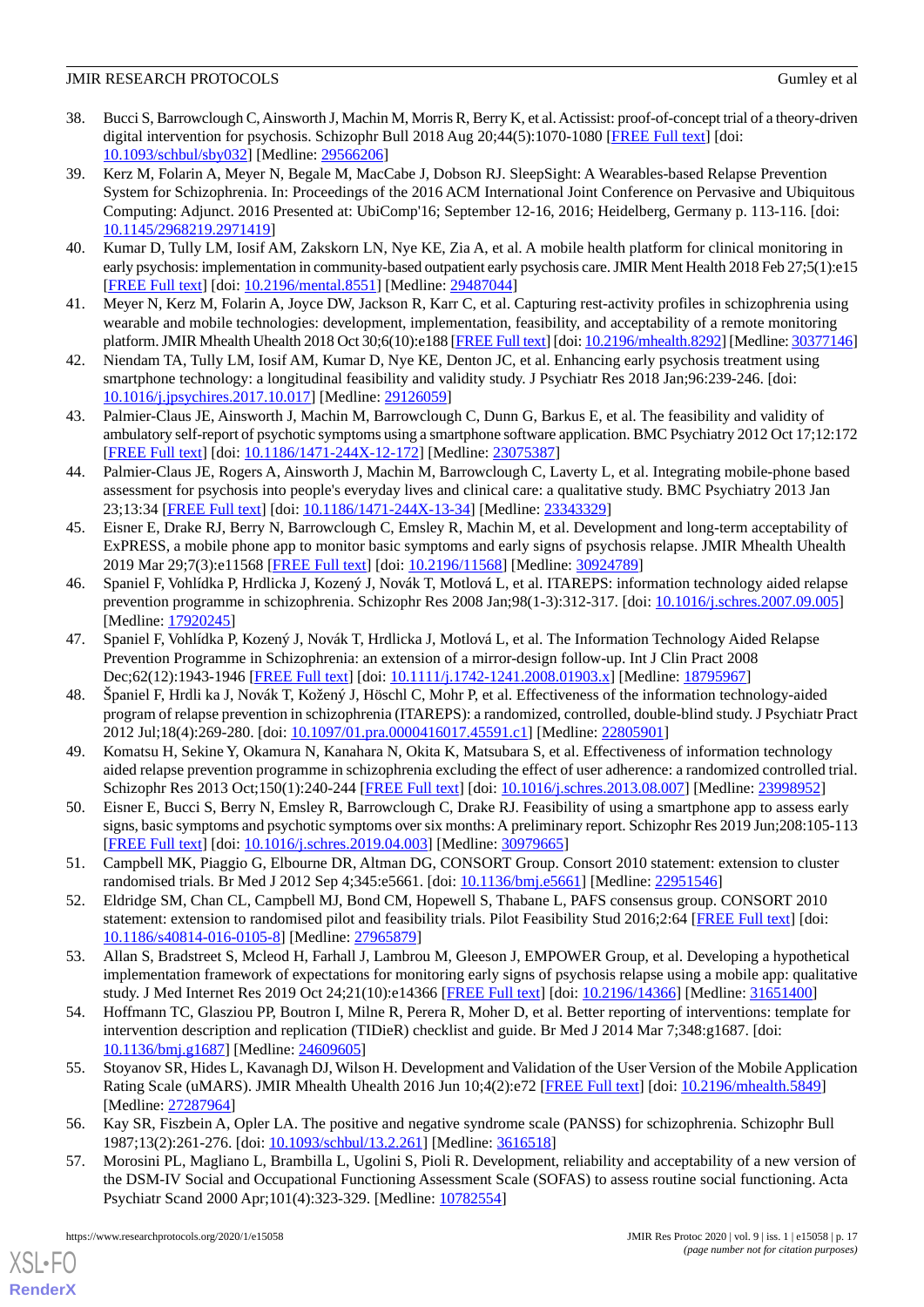- <span id="page-17-0"></span>58. Addington D, Addington J, Schissel B. A depression rating scale for schizophrenics. Schizophr Res 1990;3(4):247-251. [doi: [10.1016/0920-9964\(90\)90005-r\]](http://dx.doi.org/10.1016/0920-9964(90)90005-r) [Medline: [2278986\]](http://www.ncbi.nlm.nih.gov/entrez/query.fcgi?cmd=Retrieve&db=PubMed&list_uids=2278986&dopt=Abstract)
- <span id="page-17-2"></span><span id="page-17-1"></span>59. Sobell LC, Sobell MB. Alcohol Timeline Followback (TFLB). In: Rush Jr AJ, First MB, Blacker D, editors. Handbook of Psychiatric Measures. Washington, DC: American Psychiatric Publishing; 2000:477-479.
- <span id="page-17-3"></span>60. Zigmond AS, Snaith RP. The hospital anxiety and depression scale. Acta Psychiatr Scand 1983 Jun;67(6):361-370. [doi: [10.1111/j.1600-0447.1983.tb09716.x\]](http://dx.doi.org/10.1111/j.1600-0447.1983.tb09716.x) [Medline: [6880820](http://www.ncbi.nlm.nih.gov/entrez/query.fcgi?cmd=Retrieve&db=PubMed&list_uids=6880820&dopt=Abstract)]
- <span id="page-17-4"></span>61. Birchwood M, Jackson C, Brunet K, Holden J, Barton K. Personal beliefs about illness questionnaire-revised (PBIQ-R): reliability and validation in a first episode sample. Br J Clin Psychol 2012 Nov;51(4):448-458. [doi: [10.1111/j.2044-8260.2012.02040.x\]](http://dx.doi.org/10.1111/j.2044-8260.2012.02040.x) [Medline: [23078213\]](http://www.ncbi.nlm.nih.gov/entrez/query.fcgi?cmd=Retrieve&db=PubMed&list_uids=23078213&dopt=Abstract)
- <span id="page-17-5"></span>62. Goodwin I, Holmes G, Cochrane R, Mason O. The ability of adult mental health services to meet clients' attachment needs: the development and implementation of the Service Attachment Questionnaire. Psychol Psychother 2003 Jun;76(Pt 2):145-161. [doi: [10.1348/147608303765951186\]](http://dx.doi.org/10.1348/147608303765951186) [Medline: [12855061](http://www.ncbi.nlm.nih.gov/entrez/query.fcgi?cmd=Retrieve&db=PubMed&list_uids=12855061&dopt=Abstract)]
- <span id="page-17-6"></span>63. Thompson K, Kulkarni J, Sergejew AA. Reliability and validity of a new Medication Adherence Rating Scale (MARS) for the psychoses. Schizophr Res 2000 May 5;42(3):241-247. [doi: [10.1016/s0920-9964\(99\)00130-9](http://dx.doi.org/10.1016/s0920-9964(99)00130-9)] [Medline: [10785582\]](http://www.ncbi.nlm.nih.gov/entrez/query.fcgi?cmd=Retrieve&db=PubMed&list_uids=10785582&dopt=Abstract)
- <span id="page-17-7"></span>64. Devlin NJ, Shah KK, Feng Y, Mulhern B, van Hout B. Valuing health-related quality of life: an EQ-5D-5L value set for England. Health Econ 2018 Jan;27(1):7-22 [\[FREE Full text\]](http://europepmc.org/abstract/MED/28833869) [doi: [10.1002/hec.3564\]](http://dx.doi.org/10.1002/hec.3564) [Medline: [28833869](http://www.ncbi.nlm.nih.gov/entrez/query.fcgi?cmd=Retrieve&db=PubMed&list_uids=28833869&dopt=Abstract)]
- <span id="page-17-8"></span>65. Richardson J, Sinha K, Iezzi A, Khan MA. Modelling utility weights for the Assessment of Quality of Life (AQoL)-8D. Qual Life Res 2014 Oct;23(8):2395-2404. [doi: [10.1007/s11136-014-0686-8](http://dx.doi.org/10.1007/s11136-014-0686-8)] [Medline: [24719017\]](http://www.ncbi.nlm.nih.gov/entrez/query.fcgi?cmd=Retrieve&db=PubMed&list_uids=24719017&dopt=Abstract)
- <span id="page-17-9"></span>66. Hoefman RJ, van Exel NJ, de Jong SL, Redekop WK, Brouwer WB. A new test of the construct validity of the CarerQol instrument: measuring the impact of informal care giving. Qual Life Res 2011 Aug;20(6):875-887 [[FREE Full text\]](http://europepmc.org/abstract/MED/21197582) [doi: [10.1007/s11136-010-9829-8\]](http://dx.doi.org/10.1007/s11136-010-9829-8) [Medline: [21197582](http://www.ncbi.nlm.nih.gov/entrez/query.fcgi?cmd=Retrieve&db=PubMed&list_uids=21197582&dopt=Abstract)]
- <span id="page-17-10"></span>67. Neil ST, Kilbride M, Pitt L, Nothard S, Welford M, Sellwood W, et al. The questionnaire about the process of recovery (QPR): A measurement tool developed in collaboration with service users. Psychosis 2009;1(2):145-155. [doi: [10.1080/17522430902913450\]](http://dx.doi.org/10.1080/17522430902913450)
- <span id="page-17-12"></span><span id="page-17-11"></span>68. Schwarzer R, Jerusalem M. Generalized self-efficacy scale. In: Weinman J, Wright S, Johnston M, editors. Measures in Health Psychology: A User's Portfolio. England: Windsor; 1995:35-37.
- <span id="page-17-13"></span>69. Berry K, Wearden A, Barrowclough C, Liversidge T. Attachment styles, interpersonal relationships and psychotic phenomena in a non-clinical student sample. Pers Individ Diff 2016;41(4):707-718. [doi: [10.1016/j.paid.2006.03.009\]](http://dx.doi.org/10.1016/j.paid.2006.03.009)
- 70. Chambless DL, Blake KD. Construct validity of the Perceived Criticism Measure. Behav Ther 2009 Jun;40(2):155-163. [doi: [10.1016/j.beth.2008.05.005](http://dx.doi.org/10.1016/j.beth.2008.05.005)] [Medline: [19433146\]](http://www.ncbi.nlm.nih.gov/entrez/query.fcgi?cmd=Retrieve&db=PubMed&list_uids=19433146&dopt=Abstract)
- <span id="page-17-15"></span><span id="page-17-14"></span>71. van Wijngaarden B, Schene AH, Koeter M, Vázquez-Barquero JL, Knudsen HC, Lasalvia A, et al. Caregiving in schizophrenia: development, internal consistency and reliability of the Involvement Evaluation Questionnaire--European Version. EPSILON Study 4. European Psychiatric Services: Inputs Linked to Outcome Domains and Needs. Br J Psychiatry Suppl 2000(39):s21-s27. [doi: [10.1192/bjp.177.39.s21\]](http://dx.doi.org/10.1192/bjp.177.39.s21) [Medline: [10945074\]](http://www.ncbi.nlm.nih.gov/entrez/query.fcgi?cmd=Retrieve&db=PubMed&list_uids=10945074&dopt=Abstract)
- <span id="page-17-16"></span>72. Tait L, Birchwood M, Trower P. A new scale (SES) to measure engagement with community mental health services. J Ment Health 2002;11(2):191-198. [doi: [10.1080/09638230020023570-2\]](http://dx.doi.org/10.1080/09638230020023570-2) [Medline: [21208145\]](http://www.ncbi.nlm.nih.gov/entrez/query.fcgi?cmd=Retrieve&db=PubMed&list_uids=21208145&dopt=Abstract)
- 73. Moore GF, Audrey S, Barker M, Bond L, Bonell C, Hardeman W, et al. Process evaluation of complex interventions: Medical Research Council guidance. Br Med J 2015 Mar 19;350:h1258 [\[FREE Full text](http://www.bmj.com/cgi/pmidlookup?view=long&pmid=25791983)] [doi: [10.1136/bmj.h1258\]](http://dx.doi.org/10.1136/bmj.h1258) [Medline: [25791983](http://www.ncbi.nlm.nih.gov/entrez/query.fcgi?cmd=Retrieve&db=PubMed&list_uids=25791983&dopt=Abstract)]
- <span id="page-17-18"></span><span id="page-17-17"></span>74. Brazier J, Connell J, Papaioannou D, Mukuria C, Mulhern B, Peasgood T, et al. A systematic review, psychometric analysis and qualitative assessment of generic preference-based measures of health in mental health populations and the estimation of mapping functions from widely used specific measures. Health Technol Assess 2014 May;18(34):vii-viii, xiii [[FREE](https://doi.org/10.3310/hta18340) [Full text\]](https://doi.org/10.3310/hta18340) [doi: [10.3310/hta18340\]](http://dx.doi.org/10.3310/hta18340) [Medline: [24857402\]](http://www.ncbi.nlm.nih.gov/entrez/query.fcgi?cmd=Retrieve&db=PubMed&list_uids=24857402&dopt=Abstract)
- <span id="page-17-19"></span>75. Lal S, Malla A, Marandola G, Thériault J, Tibbo P, Manchanda R, et al. 'Worried about relapse': Family members' experiences and perspectives of relapse in first-episode psychosis. Early Interv Psychiatry 2019 Feb;13(1):24-29. [doi: [10.1111/eip.12440\]](http://dx.doi.org/10.1111/eip.12440) [Medline: [28524541](http://www.ncbi.nlm.nih.gov/entrez/query.fcgi?cmd=Retrieve&db=PubMed&list_uids=28524541&dopt=Abstract)]
- 76. Kishimoto T, Agarwal V, Kishi T, Leucht S, Kane JM, Correll CU. Relapse prevention in schizophrenia: a systematic review and meta-analysis of second-generation antipsychotics versus first-generation antipsychotics. Mol Psychiatry 2013 Jan;18(1):53-66 [\[FREE Full text\]](http://europepmc.org/abstract/MED/22124274) [doi: [10.1038/mp.2011.143\]](http://dx.doi.org/10.1038/mp.2011.143) [Medline: [22124274\]](http://www.ncbi.nlm.nih.gov/entrez/query.fcgi?cmd=Retrieve&db=PubMed&list_uids=22124274&dopt=Abstract)
- 77. Gleeson JF, Alvarez-Jimenez M, Cotton SM, Parker AG, Hetrick S. A systematic review of relapse measurement in randomized controlled trials of relapse prevention in first-episode psychosis. Schizophr Res 2010 Jun;119(1-3):79-88. [doi: [10.1016/j.schres.2010.02.1073\]](http://dx.doi.org/10.1016/j.schres.2010.02.1073) [Medline: [20347266](http://www.ncbi.nlm.nih.gov/entrez/query.fcgi?cmd=Retrieve&db=PubMed&list_uids=20347266&dopt=Abstract)]

# **Abbreviations**

[XSL](http://www.w3.org/Style/XSL)•FO **[RenderX](http://www.renderx.com/)**

**AQoL-8D:** Assessment of Quality of Life—8 Dimension **CHaRT:** Centre for Healthcare Randomised Trials **ChIP:** check in prompt **CMHS:** community mental health service